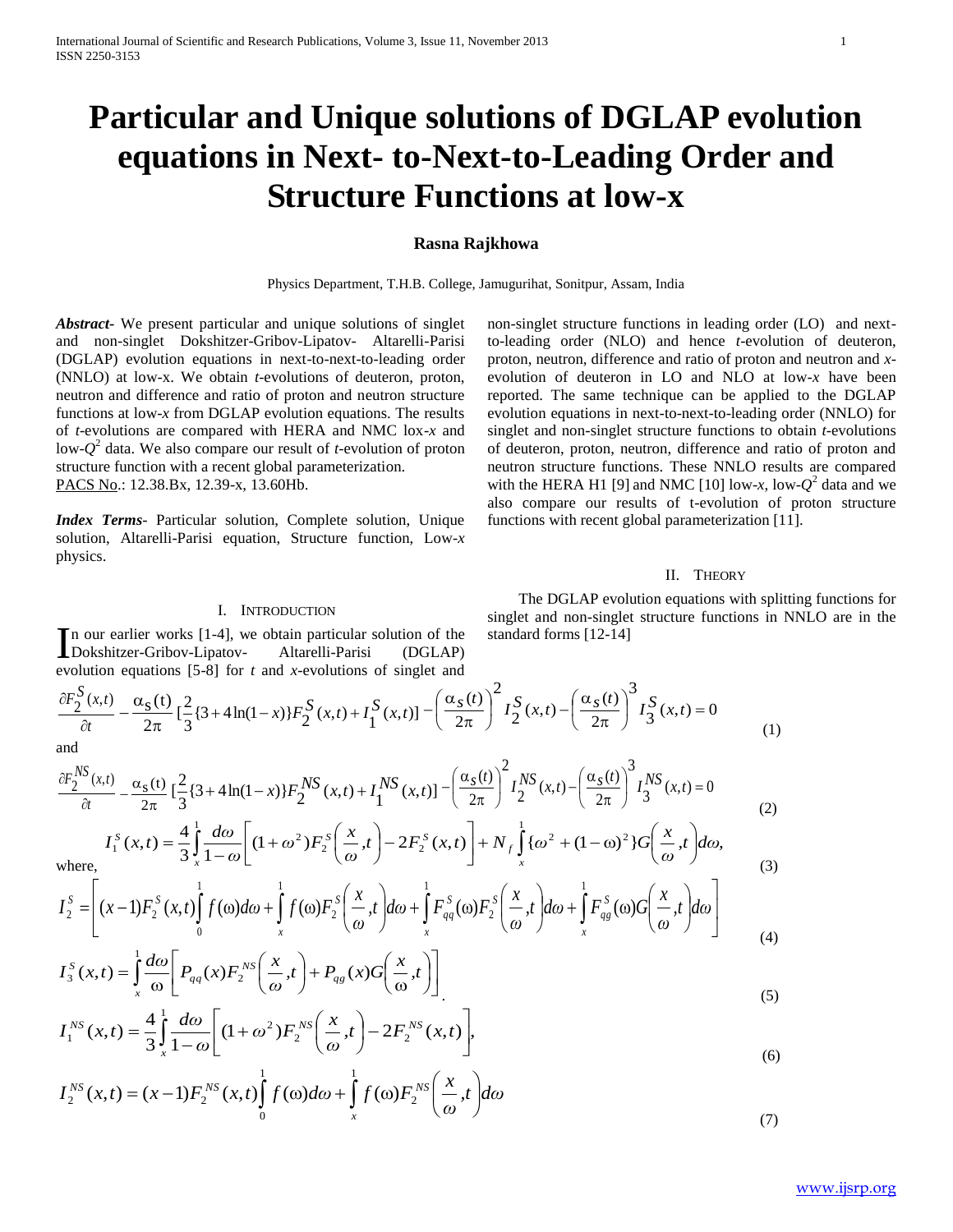International Journal of Scientific and Research Publications, Volume 3, Issue 11, November 2013 2 ISSN 2250-3153

$$
I_3^{NS}(x,t) = \frac{1}{s} \frac{d\omega}{\omega} \left[ P_{NS}^{(3)}(x) P_2^{NS} \left( \frac{x}{\omega} t \right) \right]
$$
\n
$$
I = \ln \frac{Q^2}{\Lambda^2}, \Lambda \text{ is the QCD cut of parameter. Also}
$$
\n
$$
f(\omega) = C_p^2 [P_p(\omega) - P_a(\omega)] + \frac{1}{2} C_p C_a [P_q(\omega) + P_a(\omega)] + C_p T_p N_f P_{N_f}(\omega) \cdot F_{N_f}^s(\omega) = 2C_p T_p N_f F_{N_f}(\omega) \cdot F_{N_f}^s(\omega) = C_p T_p N_f F_{N_f}^s(\omega) + C_p T_p N_f F_{N_f}^s(\omega)
$$
\n
$$
P_r(\omega) = -\frac{2(1+\omega^2)}{(1-\omega)} \ln(\omega) \ln(1-\omega) - \left( \frac{3}{1-\omega} + 2\omega \right) \ln \omega - \frac{1}{2} (1+\omega) \ln \omega + \frac{40}{3} (1-\omega) \cdot F_{0}(\omega) = \frac{(1+\omega^2)(1+\omega^2)(1+\omega)}{(1-\omega)} \ln \omega + \frac{40}{3} (1-\omega) \cdot F_{0}(\omega) = \frac{(1+\omega^2)(1+\omega^2)(1+\omega)(1+\omega)}{(1-\omega)} F_{N_f}(\omega) = \frac{2}{3} \left[ \frac{1+\omega^2}{1-\omega} \left( -\ln \omega - \frac{5}{3} \right) - 2(1-\omega) \right] P_a(\omega) = \frac{2(1+\omega)^2 (1+\omega)}{(1+\omega)} \frac{1}{(1+\omega)} k \ln \left( \frac{1-k}{k} \right) + 2(1+\omega) \ln \omega + 4(1-\omega) + F_{N_f}(\omega) = \frac{2}{3} \left[ \frac{1+\omega^2}{\omega} \left( -\ln \omega - \frac{5}{3} \right) - 2(1-\omega) \right] P_a(\omega) = \frac{2(1+\omega)^2 (1+\omega)}{(1+\omega)} k \ln \left( \frac{1-\omega}{\omega} \right) - \frac{2}{3} \pi^2 + 10 \right] P_{0}^s(\omega) = \frac{20}{9\omega} - 2 + 6\omega - \frac{56}{9}\omega^2 + \left( 1 + 5\omega + \frac{8}{3}\omega
$$

27

0

0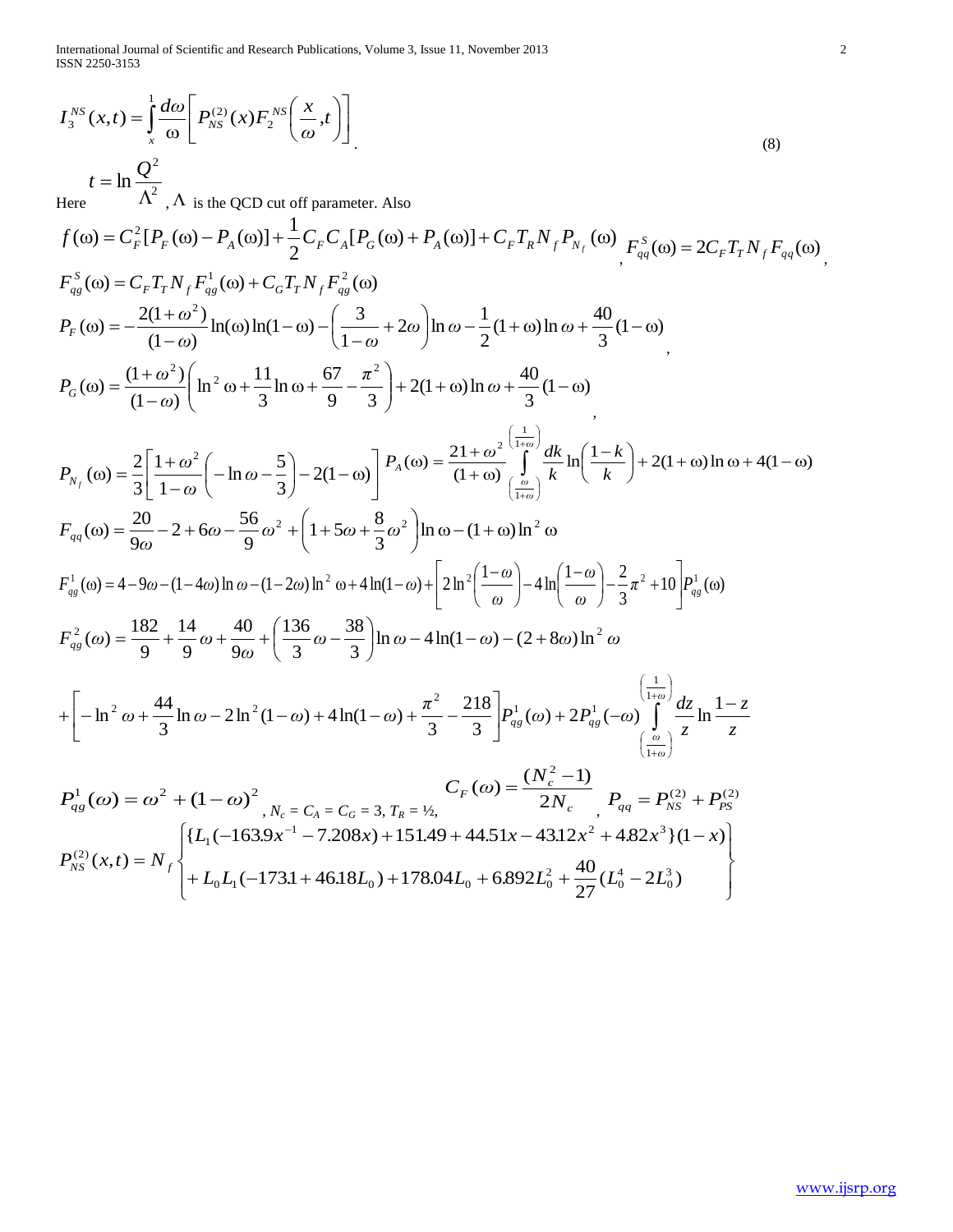$$
P_{PS}(x) \approx N_f \begin{pmatrix} -5.926L_1^3 - 9.751L_1^2 - 72.11L_1 + 177.4 + 392.9x - 101.4x^2 \\ -57.04L_0L_1 - 661.6L_0 + 131.4L_0^2 - \frac{400}{9}L_0^3 + \frac{160}{27}L_0^4 \\ -506.0x^{-1} - \frac{3584}{27}x^{-1}L_0 \\ + N_f^2 \begin{pmatrix} 1.778L_1^2 + 5.944L_1 + 100.1 - 125.2x + 49.26x^2 - 12.59x^3 \\ -1.889L_0L_1 + 61.75L_0 + 17.89L_0^2 + \frac{32}{27}L_0^3 + \frac{256}{81}x^{-1} \end{pmatrix} \end{pmatrix} (1-x)
$$
  
\n
$$
P_{qs}(x) \approx N_f \begin{pmatrix} \frac{100}{27}L_1^4 - \frac{70}{9}L_1^3 - 120.5L_1^2 + 104.42L_1 + 2522-3316x + 2126x^2 \\ -\frac{44}{3}L_0^3 + \frac{536}{27}L_0^4 - 1268.3x^{-1} - \frac{896}{3}x^{-1}L_0 \\ -\frac{44}{3}L_0^3 + \frac{200}{27}L_1^2 - 5.496L_1 - 252.0 + 158.0x + 145.4x^2 - 139.28x^3 \\ -98.07xL_0^2 + 11.70xL_0^3 - L_0L_1(53.09 + 80.616L_0) \\ -254.0L_0 - 90.80L_0^2 - \frac{376}{27}L_0^3 - \frac{16}{9}L_0^4 + \frac{1112}{243}x^{-1} \end{pmatrix}
$$

with  $L_0 = \ln(x)$ ,  $L_1 = \ln(1-x)$ .

Here results are from direct x-space evolution and  $P_{NS}^{(2)}(x)$  is calculated using Fortran package [15]. Except for *x* values very close to zero of  $P_{NS}^{(2)}(x)$ , this parameterizations deviate from the exact expressions by less than one part in thousand, which can be consider as sufficiently accurate. For a maximal accuracy for the convolutions with quark densities, slight adjustment should done using low integer moments [16].

.

The strong coupling constant,  $\alpha_s(Q^2)$  is related with the *β*-function as [17]

$$
\beta(\alpha_s) = \frac{\partial \alpha_s(Q^2)}{\partial \log Q^2} = -\frac{\beta_0}{4\pi} \alpha_s^2 - \frac{\beta_1}{16\pi^2} \alpha_s^3 - \frac{\beta_2}{64\pi^3} \alpha_s^4 + \Lambda
$$

where

$$
\beta_0 = \frac{11}{3} N_C - \frac{4}{3} T_f = \frac{33 - 2N_f}{3}
$$
\n
$$
\beta_1 = \frac{34}{3} N_C^2 - \frac{10}{3} N_C N_f - 2C_F N_f = \frac{306 - 38N_f}{3}
$$
\n
$$
\beta_2 = \frac{2857}{54} N_C^3 + 2C_F^2 T_f - \frac{205}{9} C_F N_C T_f + \frac{44}{9} C_F T_f^2 + \frac{158}{27} N_C T_f^2 = \frac{2857}{2} - \frac{6673}{18} N_f + \frac{325}{54} N_f^2
$$
\nLet us now introduce the variable  $u = 1$ -*w* and note that [18]

$$
\frac{x}{w} = \frac{x}{1-u} = x \sum_{k=0}^{\infty} u^k.
$$

The above series is convergent for  $|u| \leq 1$ . Since  $x \leq w \leq 1$ , so  $0 \leq u \leq 1-x$  and hence the convergence criterion is satisfied. Now, using Taylor expansion method we can rewrite  $F_2^S(x/w, t)$  as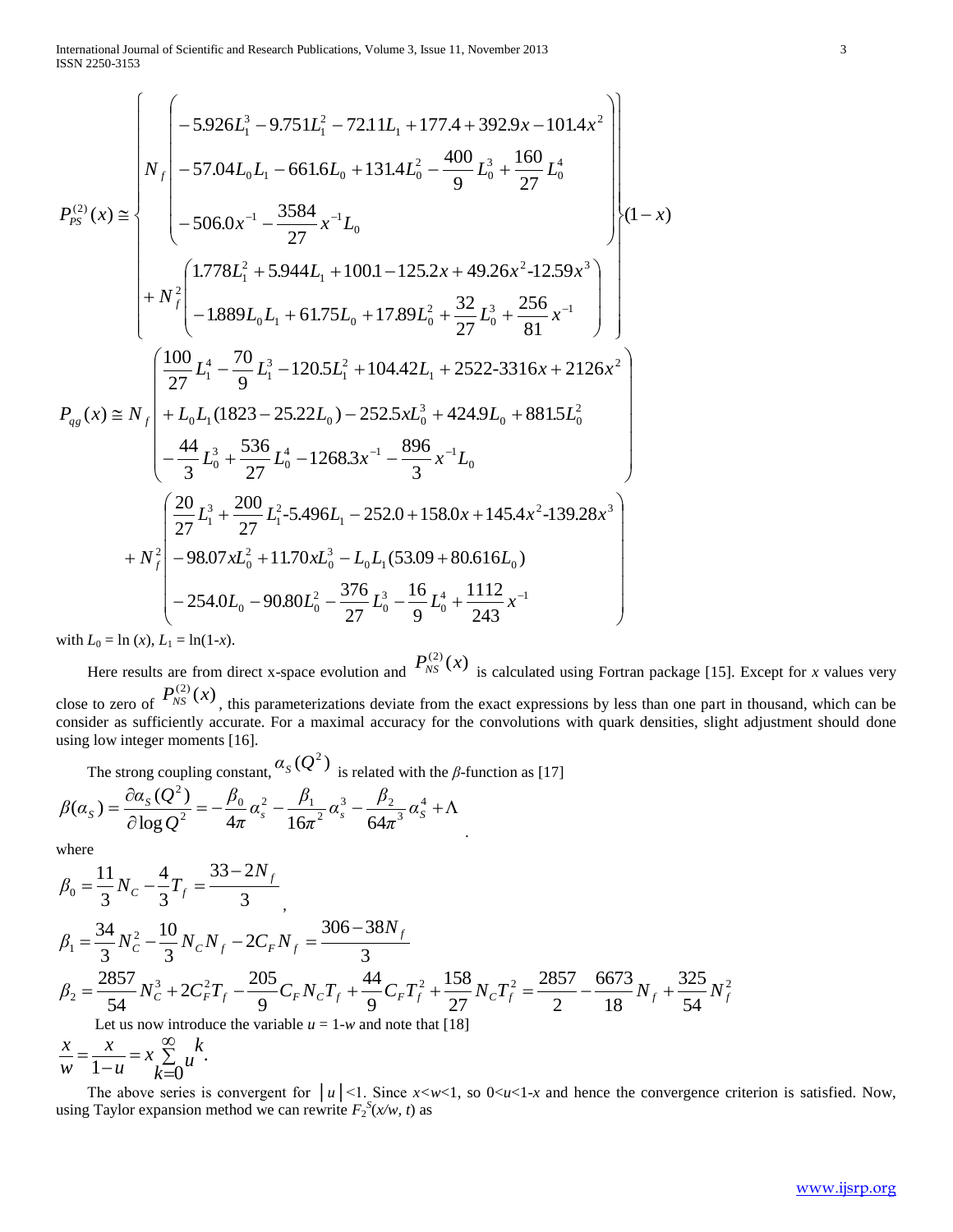International Journal of Scientific and Research Publications, Volume 3, Issue 11, November 2013 4 ISSN 2250-3153

$$
F_2^S(x/w,t) = F_2^S(x+x\sum_{k=1}^{\infty}u^k,t) = F_2^S(x,t) + x\sum_{k=1}^{\infty}u^k\frac{\partial F_2^S(x,t)}{\partial x} + \frac{1}{2}x^2(\sum_{k=1}^{\infty}u^k)^2\frac{\partial^2 F_2^S(x,t)}{\partial x^2} + .....
$$

which covers the whole range of *u*,  $0 \lt u \lt 1-x$ . Since *x* is small in our region of discussion, the terms containing  $x^2$  and higher powers of *x* can be neglected as our first approximation as discussed in our earlier works [1-4],  $F_2^S(x/w, t)$  can be approximated for small-*x* as

$$
F_2^S(x/w,t) \cong F_2^S(x,t) + x \sum_{k=1}^{\infty} u^k \frac{\partial F_2^S(x,t)}{\partial x}.
$$
\n(9)

Similarly,  $G(x/w, t)$  and  $F_2^{NS}(x/w, t)$  can be approximated for small-*x* as

$$
G(x/w,t) \cong G(x,t) + x \sum_{k=1}^{\infty} \frac{k}{w} \frac{\partial G(x,t)}{\partial x}
$$
\n(10)

and

$$
F_2^{NS}(x/w,t) \cong F_2^{NS}(x,t) + x \sum_{k=1}^{\infty} \frac{k}{u} \frac{\partial F_2^{NS}(x,t)}{\partial x}.
$$
\n(11)

Using equations (9) and (10) in equations (3), (4) and (5) and performing *u*-integrations we get,

$$
\frac{\partial F_2^S(x,t)}{\partial t} - \frac{\alpha_s(t)}{2\pi} \left[ A_1(x) F_2^S(x,t) + A_2(x) \frac{\partial F_2^S(x,t)}{\partial x} + A_3(x) G(x,t) + A_4(x) \frac{\partial G(x,t)}{\partial x} \right]
$$

$$
- \left( \frac{\alpha_s(t)}{2\pi} \right)^2 \left[ B_1(x) F_2^S(x,t) + B_2(x) \frac{\partial F_2^S(x,t)}{\partial x} + B_3(x) G(x,t) + B_4(x) \frac{\partial G(x,t)}{\partial x} \right]
$$

$$
- \left( \frac{\alpha_s(t)}{2\pi} \right)^3 \left[ C_1(x) F_2^S(x,t) + C_2(x) \frac{\partial F_2^S(x,t)}{\partial x} + C_3(x) G(x,t) + C_4(x) \frac{\partial G(x,t)}{\partial x} \right] = 0
$$
(12)

where,

$$
F_{2}^{3}(x/w,t) = F_{2}^{3}(x + x_{x}) = F_{2}^{3}(x,t) + x_{x} \sum_{k=1}^{N} u^{k-1} - F_{2}^{3}(x,t) + x_{x} \sum_{k=1}^{N} u^{k-1} - \frac{2}{kx} + \frac{2}{k} \sum_{k=1}^{N} \frac{2}{k-1} \frac{2}{k-1} + \frac{2}{2} \sum_{k=1}^{N} \frac{2}{k-1} \frac{2}{k-1} + \frac{2}{2} \sum_{k=1}^{N} \frac{2}{k-1} \frac{2}{k-1} + \frac{2}{2} \sum_{k=1}^{N} \frac{2}{k-1} \sum_{k=1}^{N} u^{k-1} - \frac{2}{2} \sum_{k=1}^{N} u^{k-1} - \frac{2}{2} \sum_{k=1}^{N} u^{k-1} - \frac{2}{2} \sum_{k=1}^{N} u^{k-1} - \frac{2}{2} \sum_{k=1}^{N} u^{k-1} - \frac{2}{2} \sum_{k=1}^{N} u^{k-1} - \frac{2}{2} \sum_{k=1}^{N} u^{k-1} - \frac{2}{2} \sum_{k=1}^{N} u^{k-1} - \frac{2}{2} \sum_{k=1}^{N} u^{k-1} - \frac{2}{2} \sum_{k=1}^{N} u^{k-1} - \frac{2}{2} \sum_{k=1}^{N} u^{k-1} - \frac{2}{2} \sum_{k=1}^{N} u^{k-1} - \frac{2}{2} \sum_{k=1}^{N} u^{k-1} - \frac{2}{2} \sum_{k=1}^{N} u^{k-1} - \frac{2}{2} \sum_{k=1}^{N} u^{k-1} - \frac{2}{2} \sum_{k=1}^{N} u^{k-1} - \frac{2}{2} \sum_{k=1}^{N} u^{k-1} - \frac{2}{2} \sum_{k=1}^{N} u^{k-1} - \frac{2}{2} \sum_{k=1}^{N} u^{k-1} - \frac{2}{2} \sum_{k=1}^{N} u^{k-1} - \frac{2}{2} \sum_{k=1}^{N} u^{k-1} - \frac{2}{2} \sum_{k=1}^{N} u^{k-1} - \frac{2}{
$$

here,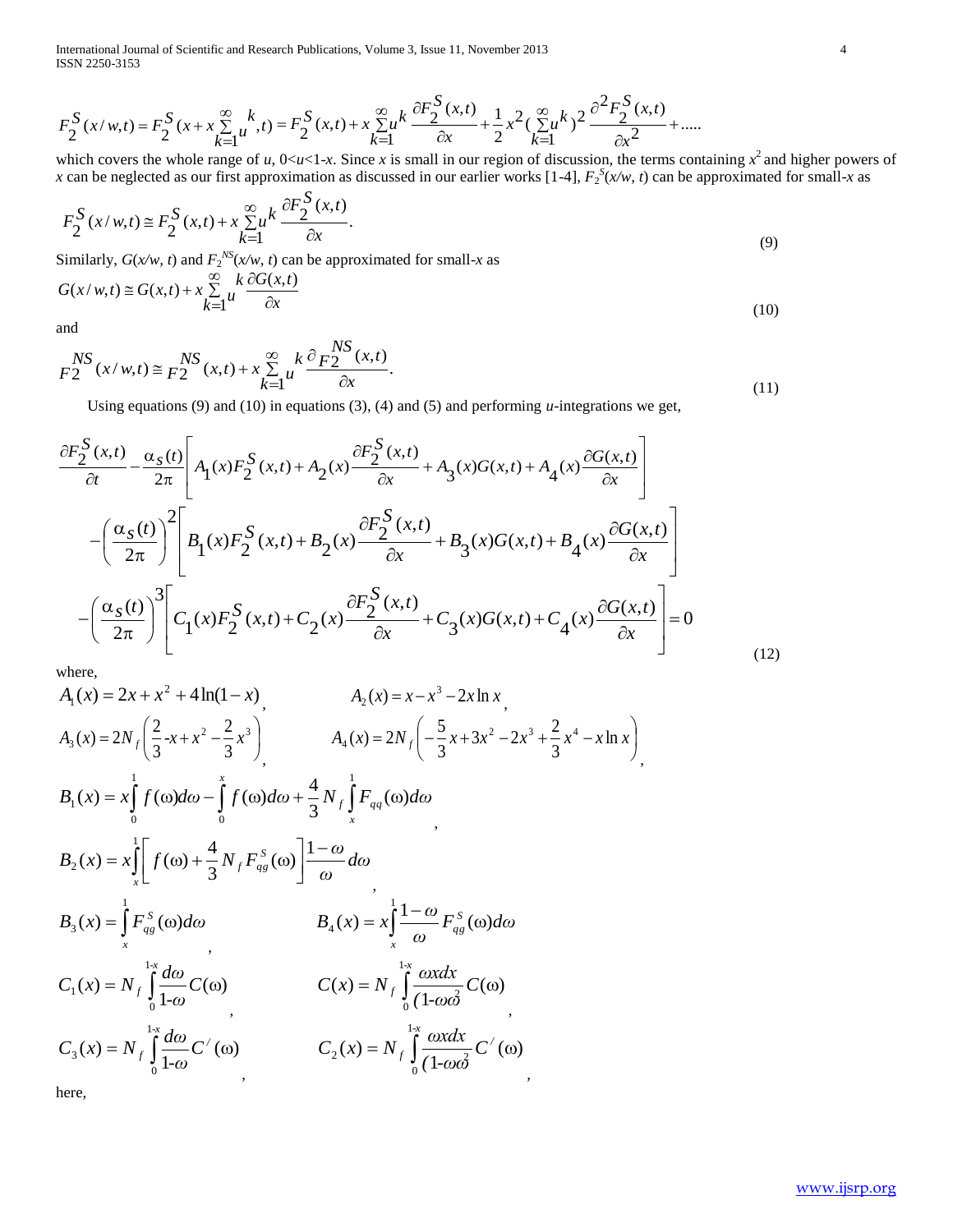$$
C(\omega) = \begin{bmatrix} \ln \omega \ln(1-\omega)[-173.1+46.18 \ln(1-\omega)]+178.04 \ln(1-\omega)+6.892 \ln^2(1-\omega) \\ +\frac{40}{27}(\ln^4(1-\omega)-2 \ln^3(1-\omega)) \end{bmatrix}
$$
  
+ $\omega \begin{bmatrix} \ln \omega[-163.9(1-\omega)^4-7.208(1-\omega)]+151.49+44.51(1-\omega)-43.12(1-\omega)^2+4.82(1-\omega)^3-5.926 \ln^3 \omega \\ -9.751 \ln^2 \omega-72.11 \ln \omega+177.4+392.9(1-\omega)-101.4(1-\omega)^2-57.04 \ln(1-\omega) \ln \omega-661.6 \ln(1-\omega) \\ +131.4 \ln^2(1-\omega)-\frac{400}{9} \ln^3(1-\omega)+\frac{160}{27} \ln^4(1-\omega)-506(1-\omega)^{-1}-\frac{3584}{27}(1-\omega)^{-1} \ln(1-\omega) \end{bmatrix}$   
+ $N_f \omega$   
+ $N_f \omega$   
+ $N_f \omega$   
+ $0.75 \ln(1-\omega)+17.89 \ln^2(1-\omega)+\frac{32}{27} \ln^3(1-\omega)+49.26(1-\omega)^2-12.59(1-\omega)^3-1889 \ln(1-\omega) \ln \omega$   
+ $N_f \omega$   
+ $0.175 \ln(1-\omega)+17.89 \ln^2(1-\omega)+\frac{32}{27} \ln^3(1-\omega)+\frac{256}{81}(1-\omega)^{-1}$   
+ $0.175 \ln(1-\omega)+17.89 \ln^2(1-\omega)+\frac{32}{27} \ln^3(1-\omega)+\frac{256}{81}(1-\omega)^{-1}$   
 $C'(\omega) = \begin{bmatrix} \frac{100}{27} \ln^4 \ln \omega - \frac{70}{9} \ln^3 \omega -120.5 \ln^2 \omega +104.42 \ln \omega +2522-3316(1-\omega)+2126(1-\omega)^2 \\ -252.5(1-\omega) \ln^3($ 

 $G(x, t) = K(x) F_2^S$  $(x, t)$  (13)

where  $K(x)$  is a function of x. In this connection, earlier we considered [1-3]  $K(x) = k$ ,  $ax^b$ ,  $ce^{dx}$ , where k, a, b, c, d are constants. Agreement of the results with experimental data is found to be excellent for  $k = 4.5$ ,  $a = 4.5$ ,  $b = 0.01$ ,  $c = 5$ ,  $d = 1$  for low-*x* in leading order and  $a = 10$ ,  $b = 0.016$ ,  $c = 0.5$ ,  $d = -3.8$  in next-to-leading order. Also we can consider two numerical parameters T<sub>0</sub> and T<sub>1</sub> such that

$$
T^{2}(t) = T_{0}T(t) \text{ and } T^{3}(t) = T_{0}T(t) T(t) = T_{1}T(t),
$$
\n
$$
T(t) = \frac{\alpha_{s}(t)}{2\pi}
$$
\n(14)

where,

By suitable choice of  $T_0$  and  $T_1$ , we can reduce the error to a minimum. Hence equation (12) becomes

$$
\frac{\partial F_2^S(x,t)}{\partial t} - P_S(x) \frac{\partial F_2^S(x,t)}{\partial x} - Q_S(x) F_2^S(x,t) = 0
$$
\nwhere, (15)

$$
P_S(x) = T(t)[(A_2 + KA_4) + T_0(B_2 + KB_4) + T_1(C_2 + KC_4)]
$$
  
\n
$$
Q_S(x) = T(t) \left[ (A_1 + KA_3 + A_4 \frac{\partial K}{\partial x}) + T_0(B_1 + KB_3 + B_4 \frac{\partial K}{\partial x}) + T_1(C_1 + KC_3 + C_4 \frac{\partial K}{\partial x}) \right]
$$

Secondly, using equations (11) and (14) in equations (6), (7) and (8) and performing *u*-integration equation (2) becomes

$$
\frac{\partial F_2^{NS}(x,t)}{\partial t} - P_{NS}(x) \frac{\partial F_2^{NS}(x,t)}{\partial x} - Q_{NS}(x) F_2^{NS}(x,t) = 0
$$
\n(16)

where,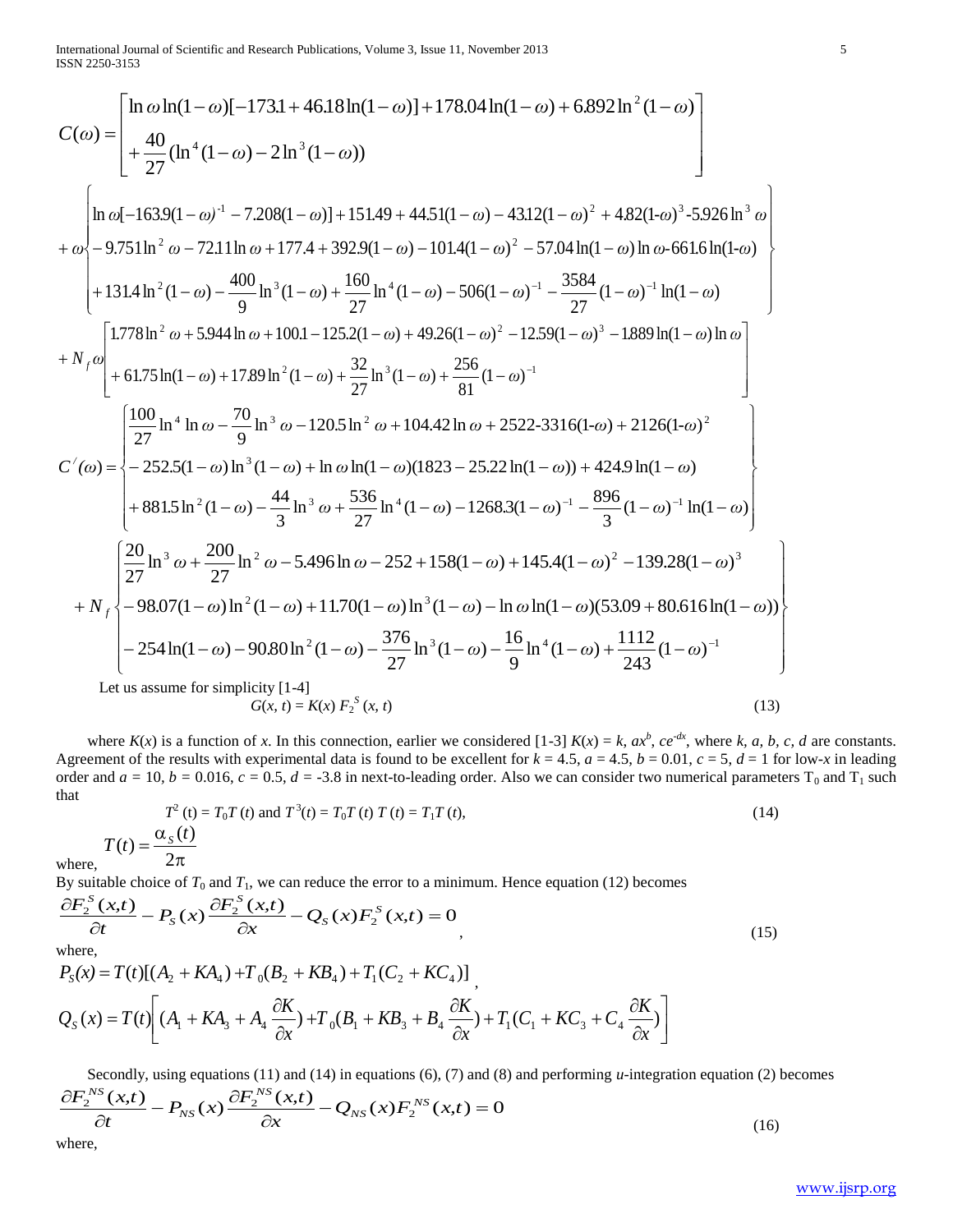International Journal of Scientific and Research Publications, Volume 3, Issue 11, November 2013 6 ISSN 2250-3153

$$
P_{NS}(x) = T(t)[A_2 + T_0B_2 + T_1C_2],
$$
  
 
$$
Q_S(x) = T(t)[A_1 + T_0B_1 + T_1C_1]
$$

The general solutions [19, 20] of equations (15) is  $F(U, V) = 0$ , where *F* is an arbitrary function and *U* (*x, t, F*<sub>2</sub><sup>S</sup>) =  $C_1$  and *V* (*x, t,*  $F_2^S$  =  $C_2$  where,  $C_1$  and  $C_2$  are constant and they form a solution of equations

$$
\frac{dx}{P_S(x,t)} = \frac{dt}{-1} = \frac{dF_2^S(x,t)}{-Q_S(x,t)}.
$$
\n(17)

 We observed that the Lagrange's auxiliary system of ordinary differential equations [19, 20] occurred in the formalism can not be solved without the additional assumption of linearization (equation (14)) and introduction two numerical parameters  $T_0$  and  $T_1$ . These parameters does not effect in the results of t- evolution of structure functions. Solving equation (17) we obtain,

*β*

$$
U(x, t, F_2^S) = t \left(\frac{1 + \frac{b}{t} - \frac{c}{2t^2} \ln t}{t}\right) \exp\left[\frac{N_S(x)}{a} + \frac{b}{t} + \frac{1}{t^2} \left(\frac{c}{2} - \frac{d}{2}\right)\right] \text{ and}
$$

*β*

$$
V(x, t, F_2^S) = F_2^S(x, t) \exp[M_S(x)]
$$
  
where,

*β*

$$
a = \frac{2}{\beta_0}, \qquad b = \frac{\beta_1}{\beta_0^2}, \qquad c = \frac{\beta_1}{\beta_0^4}, \qquad d = \frac{\beta_2}{\beta_0^3},
$$
  

$$
N_S(x) = \int \frac{dx}{[(A_2 + KA_4) + T_0(B_2 + KB_4) + T_1(C_2 + KC_4)]}
$$

and

$$
M_{S}(x) = \int \frac{(A_{1} + K A_{3} + A_{4} \frac{\partial K}{\partial x}) + T_{0}(B_{1} + K B_{3} + B_{4} \frac{\partial K}{\partial x}) + T_{1}(C_{1} + K C_{3} + C_{4} \frac{\partial K}{\partial x})}{(A_{2} + K A_{4}) + T_{0}(B_{2} + K B_{4}) + T_{1}(C_{2} + K C_{4})} dx.
$$

#### **2. (a) Particular Solutions**

If *U* and *V* are two independent solutions of equation (17) and if  $\alpha$  and  $\beta$  are arbitrary constants, then  $V = \alpha U + \beta$  may be taken as a complete solution of equation (15). Then the complete solution [19, 20]

$$
F_2^S(x,t) \exp[M_S(x)] = \alpha t}^{\left(1 + \frac{b}{t} - \frac{c}{2t^2} \ln t\right)} \exp\left[\frac{N_S(x)}{a} + \frac{b}{t} + \frac{1}{t^2} \left(\frac{c}{2} - \frac{d}{2}\right)\right] + \beta
$$
\n(18)

is a two-parameter family of planes. The one parameter family determined by taking  $\beta = \alpha^2$  has equation

$$
P_{SS}(x) = T(t)[A_2 + T_0B_2 + T_1C_1]
$$
  
\n $Q_2(x) = T(t)[A_1 + T_0B_1 + T_1C_1]$   
\n $Q_1(x) = T(t)[A_1 + T_0B_1 + T_0C_1]$   
\n $P_2^2) = C_2$  where,  $C_1$  and  $C_2$  are constant and they form a solution of equations  
\n
$$
\frac{dx}{P_2}(x,t) = \frac{dt}{dP_2}(x,t)
$$
\nWe observed that the Lagrange's auxiliary system of ordinary differential equations [19, 20] occurred in the formalism can not be  
\nobroved that the Lagrange's auxiliary system of ordinary differential equations [19, 20] occurred in the formalism can not be  
\nobroved with the addition assumption of linearization (equation is [19, 20] occurred in the formalism can not be  
\nby parameters does not effect in the results of  $t$ -evolution of structure functions. Solving equation (17) we obtain,  
\n
$$
U(x,t,F_2^S) = r\frac{\sum_{i=1}^{n} f(x,i) \exp[M_{S}(x)]}{\sum_{i=1}^{n} f(x,i) \exp[M_{S}(x)]}
$$
\n
$$
a = \frac{2}{\beta_0}, \qquad b = \frac{\beta_1}{\beta_0^2}, \qquad c = \frac{\beta_1}{\beta_0^4}, \qquad d = \frac{\beta_2}{\beta_0^3},
$$
\n
$$
N_S(x) = \frac{1}{[(A_2 + K A_4) + T_0(B_2 + K B_4) + T_1(C_2 + K C_4)]}
$$
\nand  
\n
$$
M_S(x) = \frac{(A_1 + K A_3 + A_2 \frac{\partial K}{\partial x} + T_3(B_1 + K B_3 + B_2 \frac{\partial K}{\partial x} + T_3(C_1 + K C_3 + C_4 \frac{\partial K}{\partial x})}{\sum_{i=1}^{n} f(x,i) \exp(M_{S}(x))} = a\frac{(1 + \frac{b}{t} - \frac{c}{2t} \ln t)}{(A_2 + K A_4) + T_0(B_2 + K B_4) + T_1(C_2 + K C_4)}
$$
\n
$$
= a\frac{1}{t} \cos(1) \cos(1) \cos(1) \cos(1) \cos(1) \cos(1) \sin(1) \cos(1) \sin(1
$$

Differentiating equation (19) with respect to  $\alpha$ , we obtain

$$
\alpha = -\frac{1}{2}t^{\left(1 + \frac{b}{t} - \frac{c}{2t^2}\ln t\right)} \exp\left[\frac{N_S(x)}{a} + \frac{b}{t} + \frac{1}{t^2}\left(\frac{c}{2} - \frac{d}{2}\right)\right]
$$

Putting the value of  $\alpha$  again in equation (19), we obtain envelope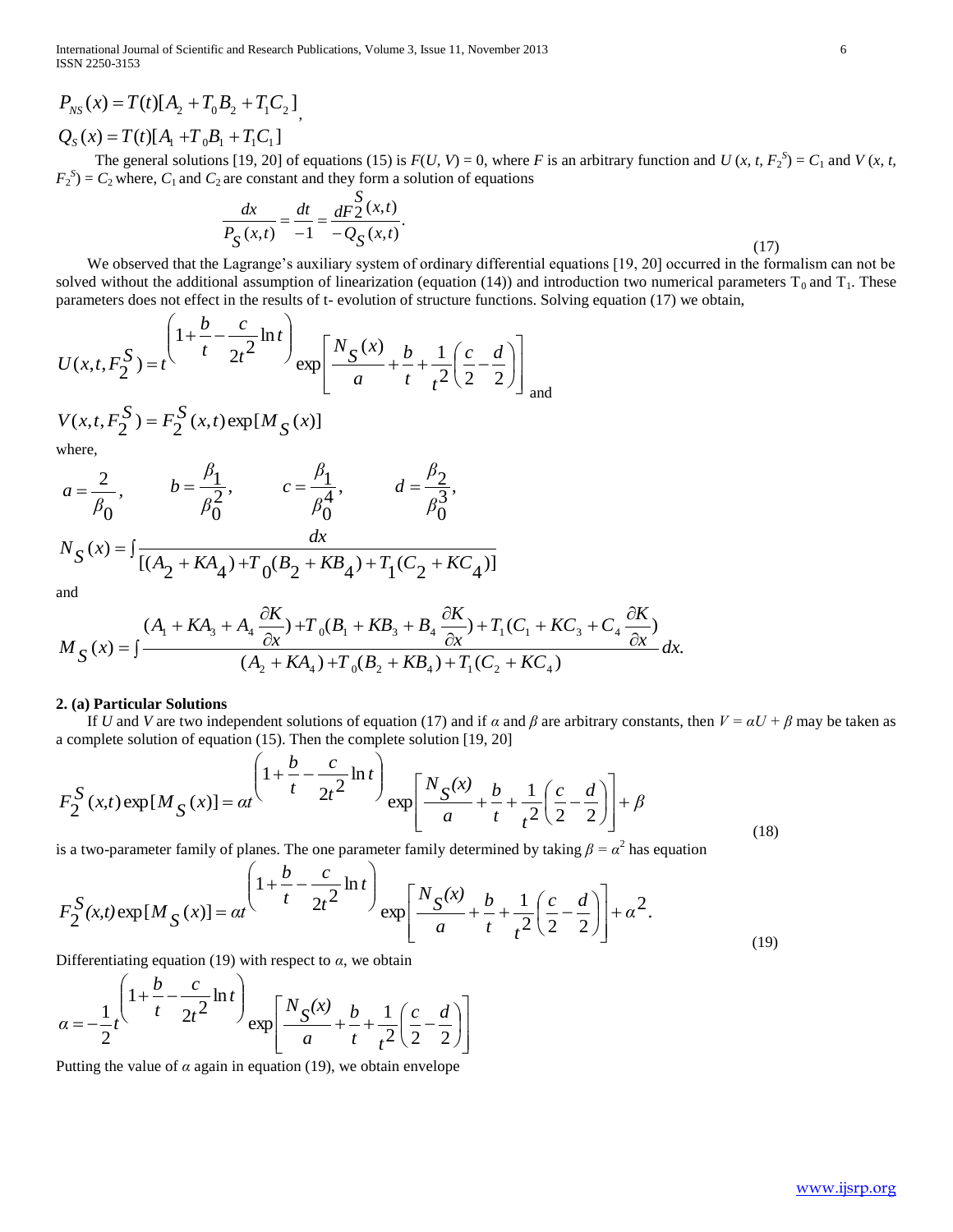International Journal of Scientific and Research Publications, Volume 3, Issue 11, November 2013 7 ISSN 2250-3153

$$
F_2^S(x,t) \exp[M_S(x)] = -\frac{1}{4} \left[ t \left( \frac{1 + \frac{b}{t} - \frac{c}{2t^2} \ln t}{t} \right) \exp\left( \frac{N_S(x)}{a} + \frac{b}{t} + \frac{1}{t^2} \left( \frac{c}{2} - \frac{d}{2} \right) \right) \right]^2.
$$

Therefore,

$$
F_2^S(x,t) = -\frac{1}{4} \left[ t \left( \frac{2\left(1 + \frac{b}{t} - \frac{c}{2t^2} \ln t\right)}{t} \exp\left(\frac{2b}{t} + \frac{2}{t^2} \left(\frac{c}{2} - \frac{d}{2}\right) + \frac{2N_S(x)}{a} - M_S(x) \right) \right]
$$

which is merely a particular solution of the general solution. Now, defining

$$
F_2^S(x, t_0) = -\frac{1}{4} \left[ t_0 \frac{2}{t_0} \left( 1 + \frac{b}{t_0} - \frac{c}{2t_0^2} \ln t_0 \right) \exp\left( \frac{2b}{t_0} + \frac{2}{t_0^2} \left( \frac{c}{2} - \frac{d}{2} \right) + \frac{2N_S(x)}{a} - M_S(x) \right) \right].
$$

at  $t = t_0$ , where,  $t_0 = \ln (Q_0^2/A^2)$  at any lower value  $Q = Q_0$ , we get from equation (20)  $\overline{1}$ 

$$
F_2^S(x,t) = F_2^S(x,t_0) \left( \frac{1+b/t - \frac{c}{2t^2} \ln t}{\frac{1}{(1+b/t_0 - \frac{c}{2t_0^2} \ln t_0)}} \right)^2 \exp\left[ 2b \left( \frac{1}{t} - \frac{1}{t_0} \right) + 2 \left( \frac{1}{t^2} - \frac{1}{t_0^2} \right) \left( \frac{c}{2} - \frac{d}{2} \right) \right],
$$
\n(21)

which gives the *t*-evolution of singlet structure function  $F_2^S(x, t)$  in NNLO for  $\beta = \alpha^2$ . Proceeding exactly in the same way, and defining

$$
F_2^{NS}(x, t_0) = -\frac{1}{4} \left[ t_0 \frac{2}{t_0} \left( 1 + \frac{b}{t_0} - \frac{c}{2t_0^2} \ln t \right) \exp\left( \frac{2b}{t_0} + \frac{2}{t_0^2} \left( \frac{c}{2} - \frac{d}{2} \right) + \frac{2N_{NS}(x)}{a} - M_{NS}(x) \right) \right]
$$
  
\n
$$
N_{NS}(x) = \int \frac{dx}{A_2 + T_0 B_2 + T_1 C_2} \qquad M_{NS}(x) = \int \frac{A_1 + T_0 B_1 + T_1 C_1}{A_2 + T_0 B_2 + T_1 C_2} dx,
$$

we get,

$$
F_2^{\text{O}}(x,t) \exp\left[\frac{M_S(x)}{a} - \frac{1}{4}\left[t\right]\right]
$$
  
\nTherefore,  
\n
$$
F_2^{\text{O}}(x,t) = -\frac{1}{4}\left[t\left(1 + \frac{b}{t} - \frac{c}{2t} \ln t\right)\exp\left(\frac{2b}{t} + \frac{2}{t^2} \left(\frac{c}{2} - \frac{d}{2}\right) + \frac{2N_S(x)}{a} - M_S(x)\right)\right]
$$
  
\nwhich is merely a particular solution of the general solution. Now, defining  
\n
$$
F_2^{\text{O}}(x,t_0) = -\frac{1}{4}\left[t_0^{\text{O}}\left(1 + \frac{b}{t_0} - \frac{c}{2t_0^{\text{O}}} \ln t_0\right)\exp\left(\frac{2b}{t_0} + \frac{2}{t^2} \left(\frac{c}{2} - \frac{d}{2}\right) + \frac{2N_S(x)}{a} - M_S(x)\right)\right]
$$
  
\n
$$
u + \frac{c}{t_0}
$$
 where,  $t_0 = \ln (Q_0^2 t/t)$  at any lower value  $Q = Q_0$ , we get from equation (20)  
\n
$$
F_2^{\text{O}}(x,t) = F_2^{\text{O}}(x,t_0)\left(\frac{(1+b/t - \frac{c}{2t_0^{\text{O}} \ln t_0})}{(1+b/t_0 - \frac{c}{2t_0^{\text{O}}} \ln t_0)}\right) \exp\left[2b\left(\frac{1}{t} - \frac{1}{t_0}\right) + 2\left(\frac{1}{t^2} - \frac{1}{t_0^{\text{O}}}\right)\left(\frac{c}{2} - \frac{d}{2}\right)\right].
$$
  
\nwhich gives the *t*-evolution of singlet structure function  $F_2^{\text{O}}(x,t)$  in NN1LO for  $\beta = \alpha^2$ .  
\nProceeding exactly in the same way, and defining  
\n
$$
F_2^{\text{NS}}(x,t_0) = -\frac{1}{4}\left[ t_0^{\text{O}}\left(1 + \frac{b}{t_0} - \frac{c}{2t_0^{\text{O}}} \ln t_0\right) \exp\left(\frac{2b}{t_0} + \frac{2}{t_0^{\text{
$$

which gives the *t*-evolution of non-singlet structure function  $F_2^{NS}(x, t)$  in NNLO for  $\beta = \alpha^2$ .

 We observe that if *b*, *c* and *d* tends to zero, then equations (21) and (22) tends to LO equation [1] and if *c* and *d* tends to zero then these equations tends to NLO equation [2-3]. Physically *b*, *c* and *d* tends to zero means number of flavours is high. Again defining,

(20)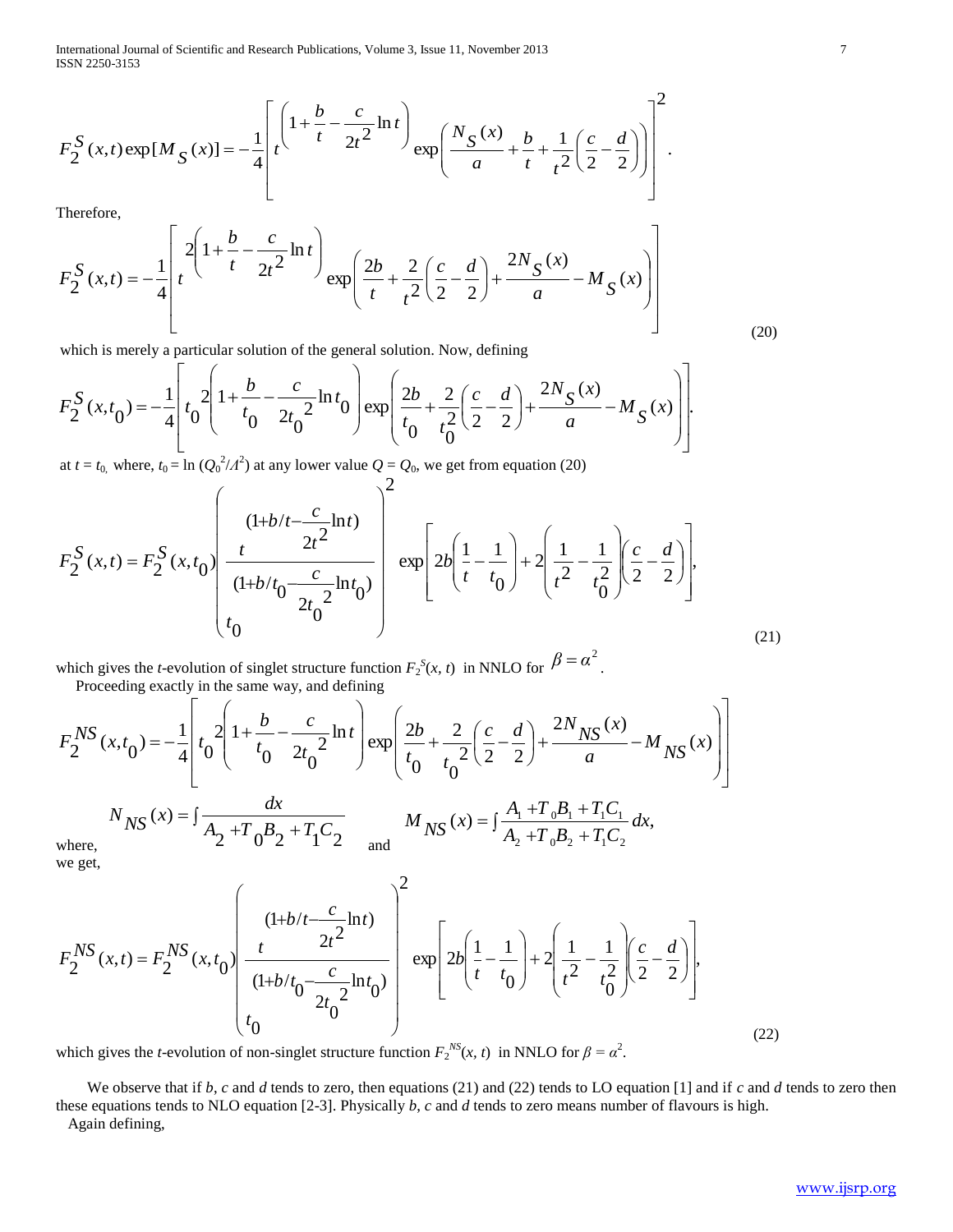International Journal of Scientific and Research Publications, Volume 3, Issue 11, November 2013 8 ISSN 2250-3153

$$
F_2^S(x_0, t) = -\frac{1}{4} \left[ t^2 \left( 1 + \frac{b}{t} - \frac{c}{2t^2} \ln t \right) \exp\left( \frac{2b}{t} + \frac{2}{t^2} \left( \frac{c}{2} - \frac{d}{2} \right) + \frac{2N_S(x)}{a} - M_S(x) \right) \right]_{x = x_0}
$$

we obtain from equation (20)

$$
F_2^S(x,t) = F_2^S(x_0,t) \exp \int_{x_0}^x \left[ \frac{2}{a} N_S(x) - M_S(x) \right] dx,
$$
\n(23)

which gives the *x*-evolution of singlet structure function  $F_2^S(x, t)$  in NNLO for  $\beta = \alpha^2$ . Similarly defining,

$$
F_2^{NS}(x_0, t) = -\frac{1}{4} \left[ t \frac{2 \left( 1 + \frac{b}{t} - \frac{c}{2t^2} \ln t \right)}{t} \exp\left( \frac{2b}{t} + \frac{2}{t^2} \left( \frac{c}{2} - \frac{d}{2} \right) + \frac{2N_{NS}(x)}{a} - M_{NS}(x) \right) \right]_{x = x_0}.
$$

We get

$$
F_2^{NS}(x,t) = F_2^{NS}(x_0,t) \exp \int_{0}^{x} \left[ \frac{2}{a} N_{NS}(x) - M_{NS}(x) \right] dx,
$$
\n(24)

which gives the *x*-evolution of non-singlet structure function  $F_2^{NS}(x, t)$  in NNLO for  $\beta = \alpha^2$ .

 Deuteron, proton and neutron structure functions measured in deep inelastic electro-production can be written in terms of singlet and non-singlet quark distribution functions [21] as

$$
F_2^{a}(x, t) = 5/9 F_2^{S}(x, t),
$$
  
\n
$$
F_2^{p}(x, t) = 5/18 F_2^{S}(x, t) + 3/18 F_2^{NS}(x, t),
$$
  
\n
$$
F_2^{n}(x, t) = 5/18 F_2^{S}(x, t) - 3/18 F_2^{NS}(x, t)
$$
  
\n(26)  
\n(27)

and 
$$
F_2^{\,n}(x, t) = \frac{5}{18} F_2^{\,S}(x, t) - \frac{3}{18} F_2^{\,NS}(x, t)
$$
\n
$$
F_2^{\,p}(x, t) - F_2^{\,n}(x, t) = \frac{1}{3} F_2^{\,NS}(x, t). \tag{28}
$$

and  $F_2$ 

Now using equations (21) and (23) in equation (25) we will get *t* and *x*-evolution of deuteron structure function  $F_2^d(x, t)$  at low-*x* in NNLO as

$$
F_2^d(x,t) = F_2^d(x,t_0) \left( \frac{1+b/t - \frac{c}{2t^2} \ln t}{\frac{1}{(1+b/t_0 - \frac{c}{2t_0^2} \ln t_0)}} \right)^2 \exp\left[ 2b \left( \frac{1}{t} - \frac{1}{t_0} \right) + 2 \left( \frac{1}{t^2} - \frac{1}{t_0^2} \right) \left( \frac{c}{2} - \frac{d}{2} \right) \right],
$$
\n(29)

and

$$
F_2^d(x,t) = F_2^d(x_0,t) \exp\int_{x_0}^x \left[ \frac{2}{a} N_S(x) - M_S(x) \right] dx,
$$
\n(30)

where, the input functions are

$$
F_2^d(x,t_0) = \frac{5}{9} F_2^S(x,t_0)
$$
 and 
$$
F_2^d(x_0,t) = \frac{5}{9} F_2^S(x_0,t).
$$

 Similarly using equations (21) and (22) in equations (26), (27) and (28) we get the *t* – evolutions of proton, neutron, and difference and ratio of proton and neutron structure functions at low-x in NNLO as

.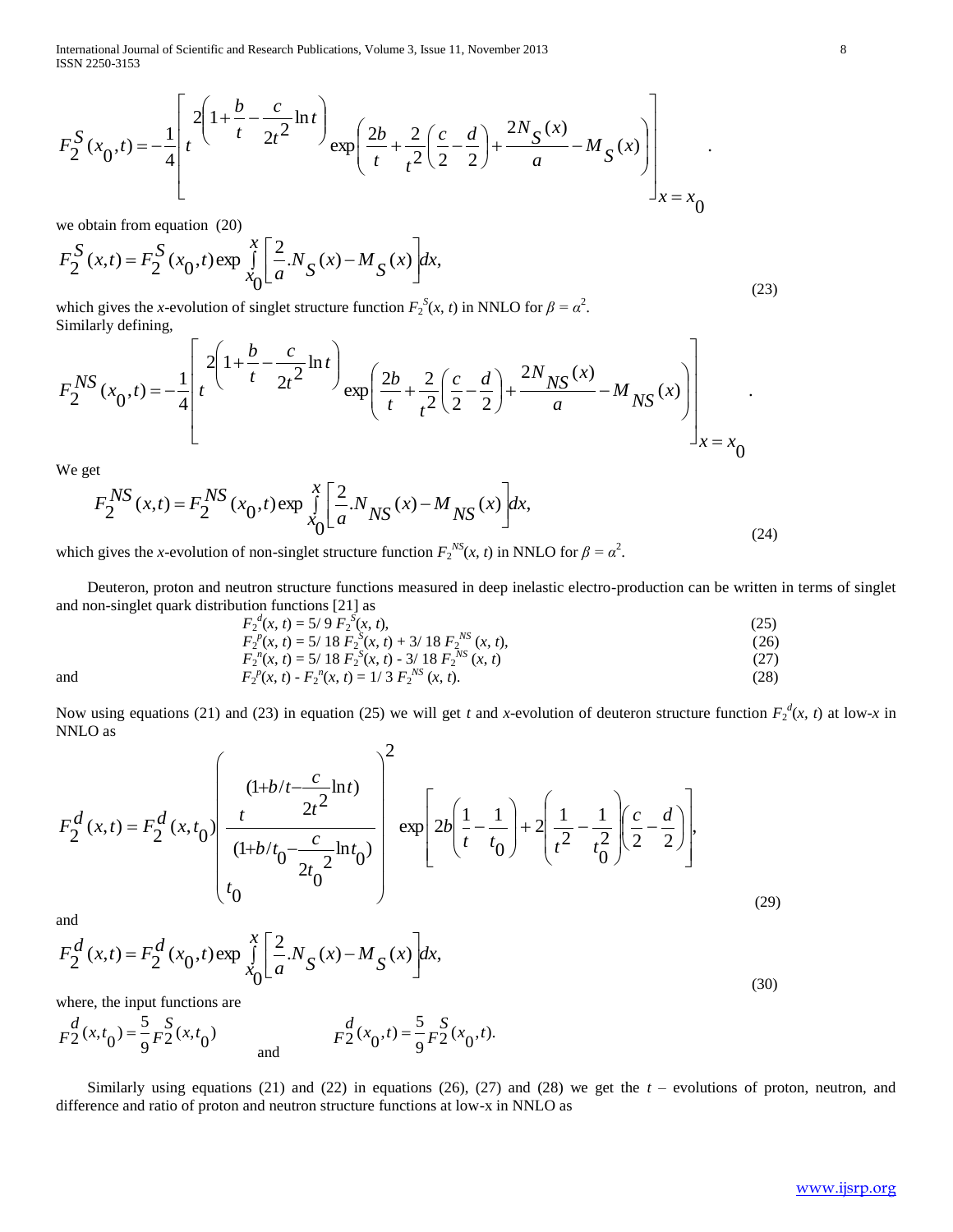$$
F_{2}^{p}(x,t) = F_{2}^{p}(x,t_{0}) \left( \frac{(1+b/t - \frac{c}{2t_{0}} \ln t_{0})}{(1+b/t_{0} - \frac{c}{2t_{0}} \ln t_{0})} \right) \exp\left[ 2b \left( \frac{1}{t} - \frac{1}{t_{0}} \right) + 2 \left( \frac{1}{t_{0}} - \frac{1}{t_{0}^{2}} \right) \left( \frac{c}{2} - \frac{d}{2} \right) \right],
$$
\n(31)  
\n
$$
F_{2}^{n}(x,t) = F_{2}^{n}(x,t_{0}) \left( \frac{(1+b/t - \frac{c}{2t_{0}} \ln t_{0})}{(1+b/t_{0} - \frac{c}{2t_{0}^{2}} \ln t_{0})} \right) \exp\left[ 2b \left( \frac{1}{t} - \frac{1}{t_{0}} \right) + 2 \left( \frac{1}{t_{0}} - \frac{1}{t_{0}^{2}} \right) \left( \frac{c}{2} - \frac{d}{2} \right) \right],
$$
\n(32)  
\n
$$
F_{2}^{p}(x,t) - F_{2}^{n}(x,t) = [F_{2}^{p}(x,t_{0}) - F_{2}^{p}(x,t_{0})] \left( \frac{(1+b/t - \frac{c}{2t_{0}} \ln t)}{(1+b/t_{0} - \frac{c}{2t_{0}^{2}} \ln t_{0})} \right) \exp\left[ 2 \left( b \left( \frac{1}{t} - \frac{1}{t_{0}} \right) + \left( \frac{1}{t_{0}} - \frac{1}{t_{0}^{2}} \right) \left( \frac{c}{2} - \frac{d}{2} \right) \right] \right],
$$
\n(33)

and

$$
\frac{F_2^p(x,t)}{F_2^n(x,t)} = \frac{F_2^p(x,t_0)}{F_2^n(x,t_0)} = R(x),
$$
\n(34)

where  $R(x)$  is a constant for fixed-x. And the input functions are

$$
F_2^P(x,t_0) = \frac{5}{18} F_2^S(x,t_0) + \frac{3}{18} F_2^{NS}(x,t_0),
$$
  
\n
$$
F_2^P(x,t_0) = \frac{5}{18} F_2^S(x,t_0) - \frac{3}{18} F_2^{NS}(x,t_0),
$$
  
\nand

 $\frac{1}{3}F_2^{N,3}(x,t_0).$  $F_2^P(x,t_0) - F_2^P(x,t_0) = \frac{1}{3}F_2^S(x,t_0)$ 

For the complete solution of equation (15), we take  $\beta = \alpha^2$  in equation (18). We observed that if we take  $\beta = \alpha$  in equation (18) and differentiate with respect to  $\alpha$  as before, we can not determine the value of  $\alpha$ . In general, if we take  $\beta = \alpha^y$ , we get in the solutions,

$$
\left(\frac{(1+b/t-\frac{c}{2t^2}\ln t)}{(1+b/t_0-\frac{c}{2t_0^2}\ln t_0)}\right)_{\text{and the co-efficient of}} \left[b\left(\frac{1}{t}-\frac{1}{t_0}\right)+\left(\frac{c}{2}-\frac{d}{2}\right)\left(\frac{1}{t^2}-\frac{1}{t_0^2}\right)\right]_{\text{in}}
$$

in exponential part in *t*-

the powers of evolutions of deuteron, proton, neutron, and difference of proton and neutron structure functions be *y*/(*y*-1) and the numerators of the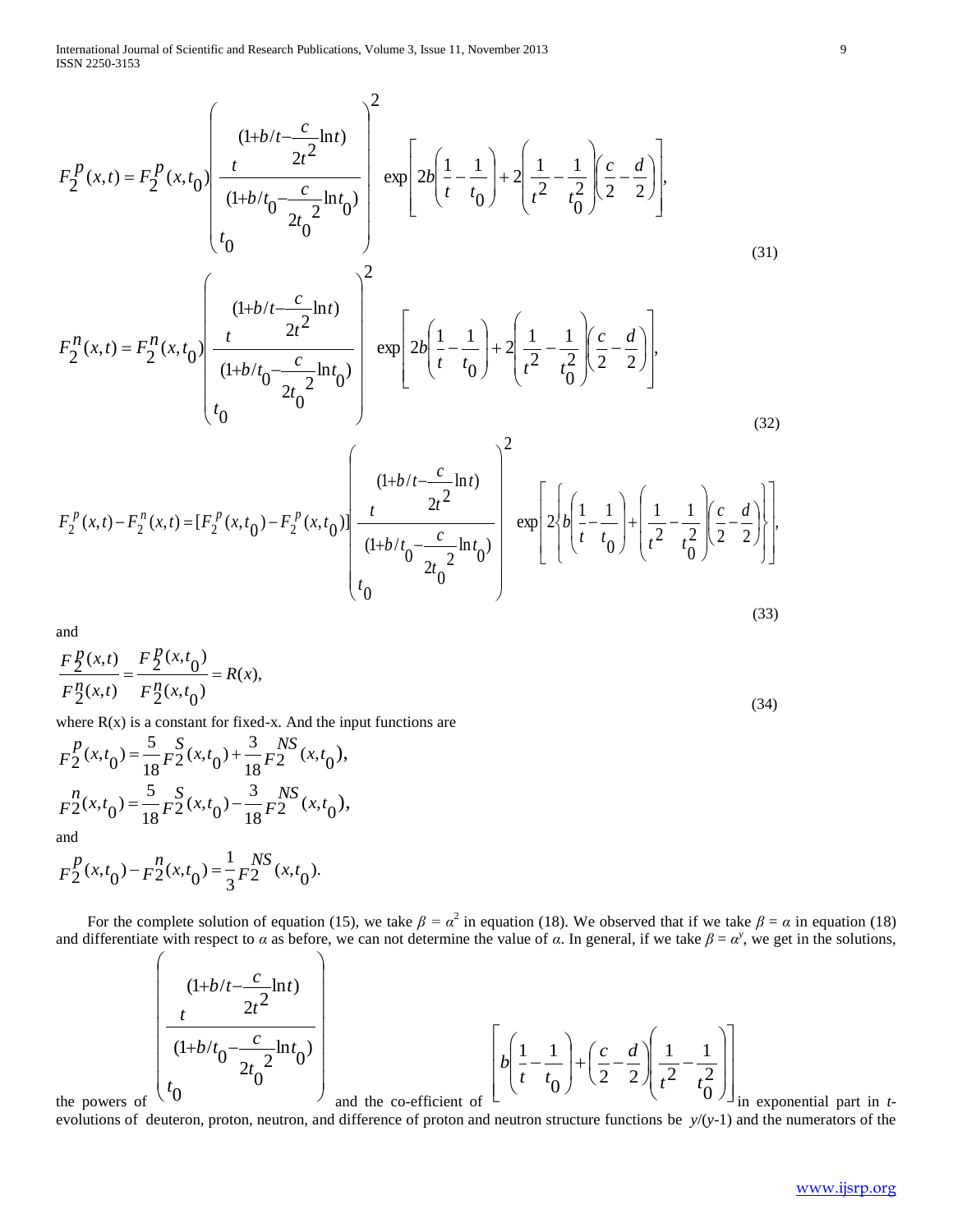International Journal of Scientific and Research Publications, Volume 3, Issue 11, November 2013 10 ISSN 2250-3153

first term inside the integral sign be  $y/(y-1)$  for *x*-evolutions in NNLO. Hence if y varies from minimum (=2) to maximum (= $\infty$ ) then *y*/(*y*-1) varies from 2 to 1.

 Thus by this methodology, instead of having a single solution we arrive a band of solutions, of course the range for these solutions is reasonably narrow.

## **2. (b) Unique Solutions**

Due to conservation of the electromagnetic current,  $F_2$  must vanish as  $Q^2$  goes to zero [21, 22]. Also  $R\rightarrow 0$  in this limit. Here *R* indicates ratio of longitudinal and transverse cross-sections of virtual photon in DIS process. This implies that scaling should not be a valid concept in the region of very low- $Q^2$ . The exchanged photon is then almost real and the close similarity of real photonic and hadronic interactions justifies the use of the Vector Meson Dominance (VMD) concept [23-24] for the description of  $F_2$ . In the language of perturbation theory, this concept is equivalent to a statement that a physical photon spends part of its time as a 'bare', point-like photon and part as a virtual hadron [22]. The power and beauty of explaining scaling violations with field theoretic methods (i.e., radiative corrections in QCD) remains, however, unchallenged in as much as they provide us with a framework for the whole *x*-region with essentially only one free parameter  $\Lambda$  [25]. For  $Q^2$  values much

 $\Delta$ 

*c*

larger than  $\Lambda^2$ , the effective coupling is small and a perturbative description in terms of quarks and gluons interacting weakly makes sense. For  $Q^2$  of order  $\Lambda^2$ , the effective coupling is infinite and we cannot make such a picture, since quarks and gluons will arrange themselves into strongly bound clusters, namely, hadrons [21] and so the perturbation series breaks down at small- $Q^2$  [21]. Thus, it can be thought of *Λ* as marking the boundary between a world of quasi-free quarks and gluons, and the world of pions, protons, and so on. The value of *Λ* is not predicted by the theory; it is a free parameter to be determined from experiment. It should expect that it is of the order of a typical hadronic mass [21]. Since the value of *Λ* is so small we can take at  $Q = A$ ,  $F_2^S(x, t) =$ 0 due to conservation of the electromagnetic current [22]. This dynamical prediction agrees with most ad hoc parameterizations and with the data [25]. Using this boundary condition in equation (18) we get  $\beta = 0$  and

$$
F_2^S(x,t) = \alpha t}^{\left(1 + \frac{b}{t} - \frac{c}{2t^2} \ln t\right)} \exp\left[\frac{N_S(x)}{a} + \frac{b}{t} + \frac{1}{t^2} \left(\frac{c}{2} - \frac{d}{2}\right) - M_S(x)\right].
$$
\n(35)

Now, defining

$$
F_2^S(x, t_0) = \alpha \left[ t_0 \left( 1 + \frac{b}{t_0} - \frac{c}{2t_0^2} \ln t_0 \right) \exp\left( \frac{b}{t_0} + \frac{1}{t_0^2} \left( \frac{c}{2} - \frac{d}{2} \right) + \frac{N_S(x)}{a} - M_S(x) \right) \right].
$$

at  $t = t_0$ , we get from equation (35)

 $\sqrt{ }$ 

*b*

$$
F_2^S(x,t) = F_2^S(x,t_0) \left( \frac{(1+b/t - \frac{c}{2t^2} \ln t)}{(1+b/t_0 - \frac{c}{2t_0^2} \ln t_0)} \right) \exp\left[ b \left( \frac{1}{t} - \frac{1}{t_0} \right) + \left( \frac{1}{t^2} - \frac{1}{t_0^2} \right) \left( \frac{c}{2} - \frac{d}{2} \right) \right],
$$

which gives the *t*-evolution of singlet structure function  $F_2^S(x, t)$  in NNLO.

Proceeding exactly in the same way, we get

$$
F_2^{NS}(x,t) = F_2^{NS}(x,t_0) \left( \frac{(1+b/t - \frac{c}{2t^2} \ln t)}{(1+b/t_0 - \frac{c}{2t_0^2} \ln t_0)} \right) \exp\left[ b \left( \frac{1}{t} - \frac{1}{t_0} \right) + \left( \frac{1}{t^2} - \frac{1}{t_0^2} \right) \left( \frac{c}{2} - \frac{d}{2} \right) \right],
$$
\n(37)

which gives the *t*-evolution of non-singlet structure function  $F_2^{NS}(x, t)$  in NNLO. Again defining,

(36)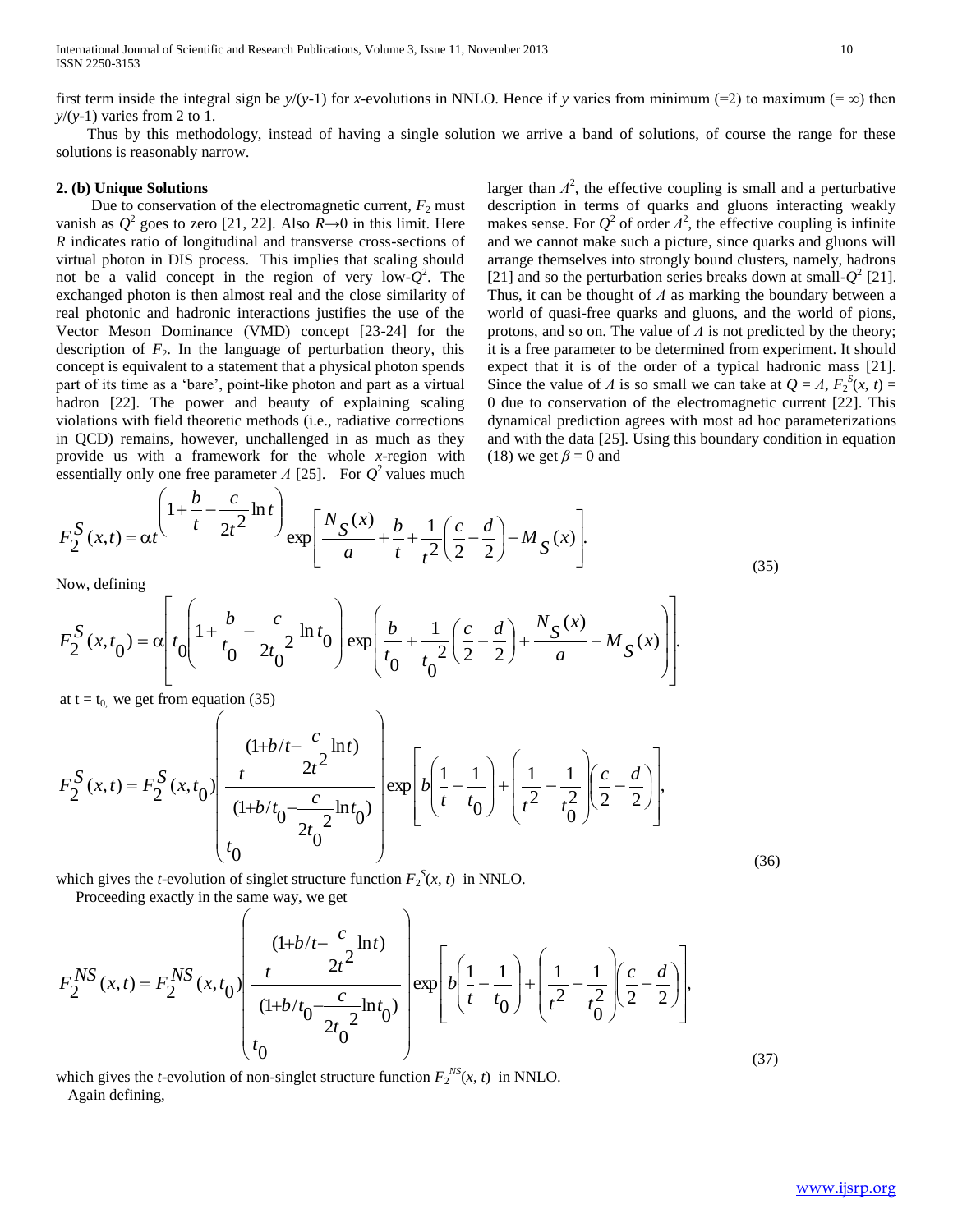International Journal of Scientific and Research Publications, Volume 3, Issue 11, November 2013 11 ISSN 2250-3153

$$
F_2^S(x_0, t) = \alpha \left[ t \frac{\left(1 + \frac{b}{t} - \frac{c}{2t^2} \ln t\right)}{t} \exp\left(\frac{b}{t} + \frac{1}{t^2} \left(\frac{c}{2} - \frac{d}{2}\right) + \frac{N_S(x)}{a} - M_S(x) \right) \right]_{x = x_0}
$$

we obtain from equation (35)

$$
F_2^S(x,t) = F_2^S(x_0,t) \exp \int_{x_0}^x \left[ \frac{1}{a} N_S(x) - M_S(x) \right] dx,
$$
\n(38)

which gives the *x*-evolution of singlet structure function  $F_2^S(x, t)$  in NNLO. Similarly,  $\overline{r}$ 

$$
F_2^{NS}(x_0, t) = \alpha \left[ t \frac{\left(1 + \frac{b}{t} - \frac{c}{2t^2} \ln t\right)}{t} \exp\left(\frac{b}{t} + \frac{1}{t^2} \left(\frac{c}{2} - \frac{d}{2}\right) + \frac{N_{NS}(x)}{a} - M_{NS}(x)\right) \right]_{x = x_0}.
$$

we get

$$
F_2^{NS}(x,t) = F_2^{NS}(x_0,t) \exp \int_{x_0}^{x} \left[ \frac{1}{a} N_{NS}(x) - M_{NS}(x) \right] dx,
$$
\n(39)

which gives the *x*-evolution of non-singlet structure function  $F_2^S(x, t)$  in NNLO. Therefore corresponding results for *t*-evolution of deuteron, proton, neutron, difference and ratio of proton and neutron structure functions are  $\overline{\phantom{0}}$  $\overline{\phantom{a}}$ 

$$
F_2^d(x,t) = F_2^d(x,t_0) \left( \frac{(1+b/t - \frac{c}{2t^2} \ln t)}{(1+b/t_0 - \frac{c}{2t_0^2} \ln t_0)} \right) \exp\left[ b \left( \frac{1}{t} - \frac{1}{t_0} \right) + \left( \frac{1}{t^2} - \frac{1}{t_0^2} \right) \left( \frac{c}{2} - \frac{d}{2} \right) \right],
$$
\n(40)

$$
F_2^P(x,t) = F_2^P(x,t_0) \left( \frac{(1+b/t - \frac{c}{2t^2} \ln t)}{(1+b/t_0 - \frac{c}{2t_0^2} \ln t_0)} \right) \exp\left[ b \left( \frac{1}{t} - \frac{1}{t_0} \right) + \left( \frac{1}{t^2} - \frac{1}{t_0^2} \right) \left( \frac{c}{2} - \frac{d}{2} \right) \right],
$$
\n(41)

$$
F_2^n(x,t) = F_2^n(x,t_0) \left( \frac{(1+b/t - \frac{c}{2t^2} \ln t)}{(1+b/t_0 - \frac{c}{2t_0^2} \ln t_0)} \right) \exp\left[ b \left( \frac{1}{t} - \frac{1}{t_0} \right) + \left( \frac{1}{t^2} - \frac{1}{t_0^2} \right) \left( \frac{c}{2} - \frac{d}{2} \right) \right],
$$
\n(42)

.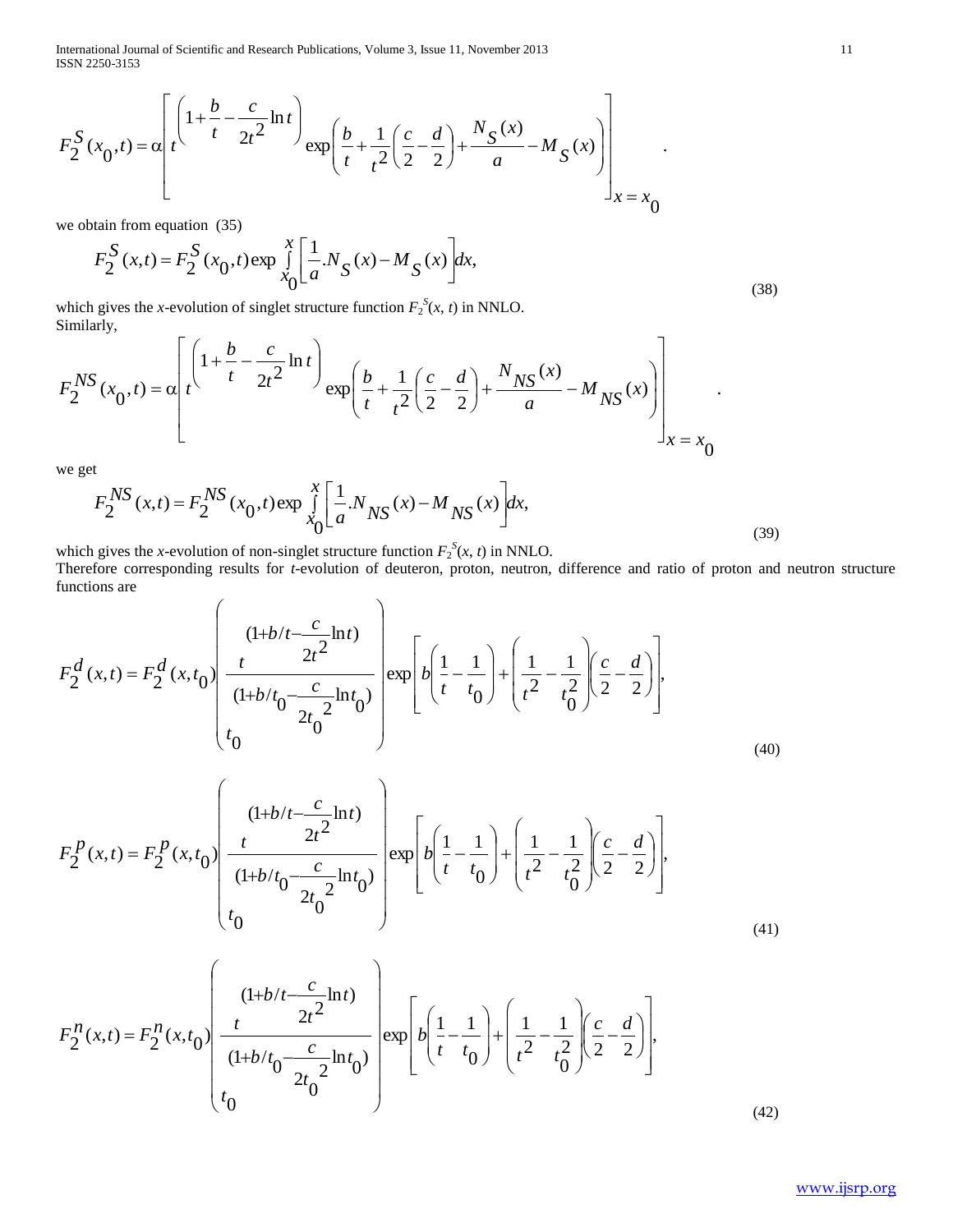International Journal of Scientific and Research Publications, Volume 3, Issue 11, November 2013 12 ISSN 2250-3153

$$
F_2^p(x,t) - F_2^n(x,t) = [F_2^p(x,t_0) - F_2^p(x,t_0)] \left[ \frac{(1+b/t - \frac{c}{2t^2} \ln t)}{(1+b/t_0 - \frac{c}{2t_0^2} \ln t_0)} \right] \exp\left[ b \left( \frac{1}{t} - \frac{1}{t_0} \right) + \left( \frac{1}{t^2} - \frac{1}{t_0^2} \right) \left( \frac{c}{2} - \frac{d}{2} \right) \right],
$$
\n(43)

(44)

and

$$
\frac{F_2^p(x,t)}{F_2^n(x,t)} = \frac{F_2^p(x,t_0)}{F_2^n(x,t_0)} = R(x),
$$

Again *x*-evolution of deuteron structure function in NNLO is

$$
F_2^d(x,t) = F_2^d(x_0,t) \exp \int_{x_0}^x \left[ \frac{1}{a} N_S(x) - M_S(x) \right] dx,
$$

 Already we have mentioned [1-4] that the determination of *x*-evolutions of proton and neutron structure functions like that of deuteron structure function is not suitable by this methodology. It is to be noted that unique solutions of evolution equations of different structure functions are same with particular solutions for *y* maximum ( $y = \infty$ ) in  $\beta = \alpha^y$  relation.

#### III. RESULTS AND DISCUSSION

 In the present paper, we compare our results of t-evolution of deuteron, proton, neutron and difference and ratio of proton





 **Fig.1:** Results of *t*-evolutions of deuteron structure functions for the representative values of  $x$  given in the figures for  $y = 2$  (solid lines) and *y* maximum (dashed lines) in  $\beta = \alpha^y$ 

relation. The dashed line also represents results of unique solution. For convenience, value of each data point is increased by adding  $0.2i$  where  $i = 0, 1, 2, 3, \dots$  are the numberings of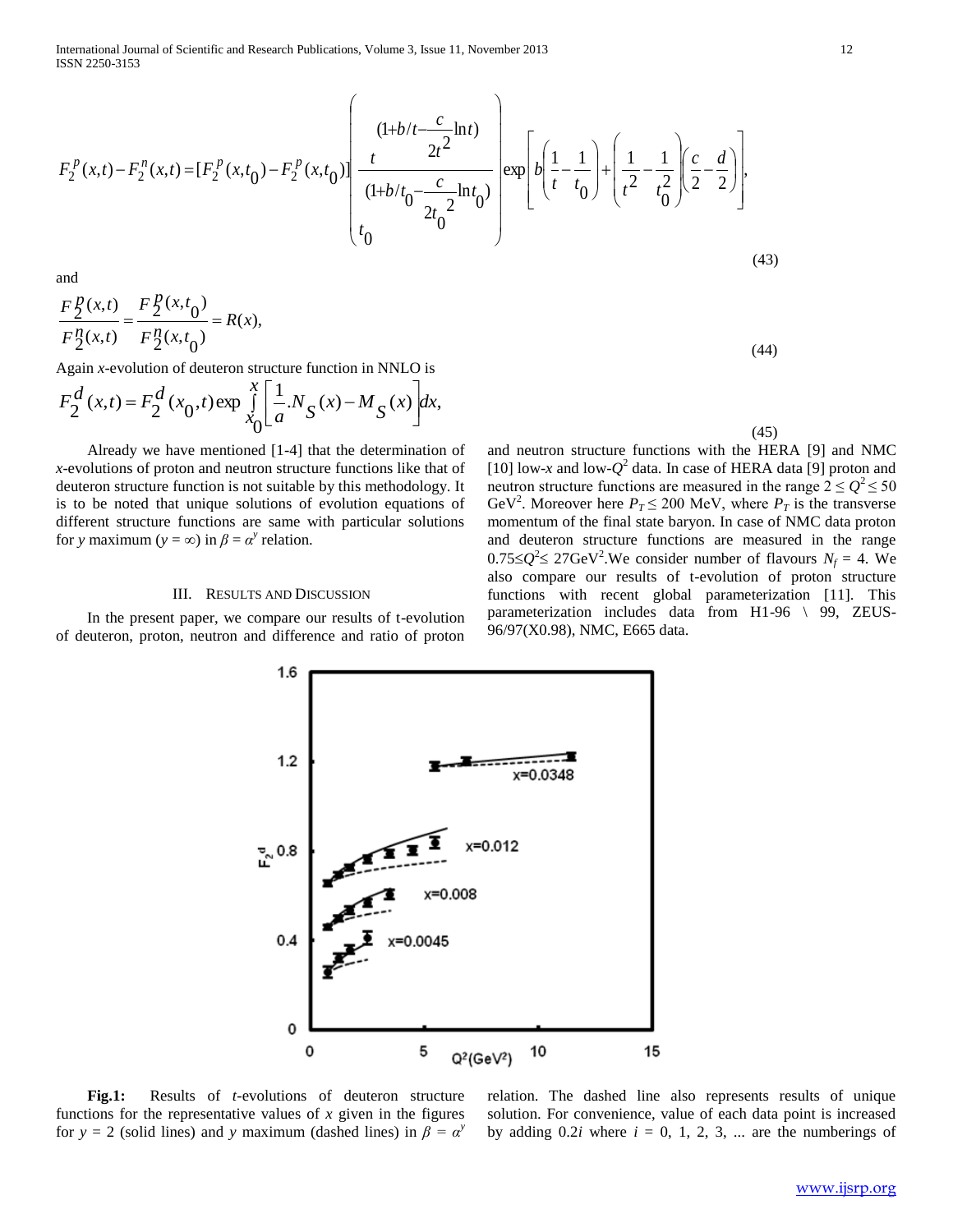curves counting from the bottom of the lowermost curve as the 0 th order. Data points at lowest- $Q^2$  values in the figures are taken as input to test the evolution equation.

figures for *y* = 2 (solid lines) and *y* maximum (dashed lines) in *β*   $= \alpha^y$  relation. The dashed line also represents results of unique solution. Data points at lowest- $Q^2$  values in the figures are taken as input to test the evolution equation. Agreement with the data [10] is found to be good. NNLO results for  $y = 2$  are of better agreement with experimental data in general.

 In Fig.1, we present our results of t-evolutions of deuteron structure functions for the representative values of *x* given in the



 **Fig.2:** Results of *t*-evolutions of proton structure functions for the representative values of *x* given in the figures for  $y = 2$ (solid lines) and *y* maximum (dashed lines) in  $\beta = \alpha^y$  relation. The dashed line also represents results of unique solution. For convenience, value of each data point is increased by adding 0.2*i,* where  $i = 0, 1, 2, 3, \dots$  are the numberings of curves counting from the bottom of the lowermost curve as the 0-th order. Data points at lowest- $Q^2$  values in the figures are taken as input to test the evolution equation.

 In Fig.2, we present our results of t-evolutions of proton structure functions for the representative values of *x* given in the figures for  $y = 2$  (solid lines) and *y* maximum (dashed lines) in  $\beta$  $= \alpha^y$  relation. The dashed line also represents results of unique solution. Data points at lowest- $Q^2$  values in the figures are taken as input to test the evolution equation. Agreement with the data [9] is found to be good. NNLO results for  $y = 2$  are of better agreement with experimental data in general.

 In fig.3 we compare our results of *t*-evolutions of proton structure functions  $F_2^{\hat{p}}$  with recent global parameterization [11] (long dashed lines) for the representative values of *x* given in the figures for  $y = 2$  (solid lines) and *y* maximum (dashed lines) in  $\beta$  $= \alpha^y$  relation. The dashed line also represents results of unique solution. Data points at lowest- $Q^2$  values in the figures are taken as input to test the evolution equation. Agreement with the results is found to be good.

 In Fig.4, we present our results of t-evolutions of neutron structure functions for the representative values of *x* given in the figures for  $y = 2$  (solid lines) and *y* maximum (dashed lines) in  $\beta$  $= \alpha^y$  relation. The dashed line also represents results of unique solution. Data points at lowest- $Q^2$  values in the figures are taken as input to test the evolution equation. Agreement with the data [10] is found to be good. NNLO results for  $y = 2$  are of better agreement with experimental data in general.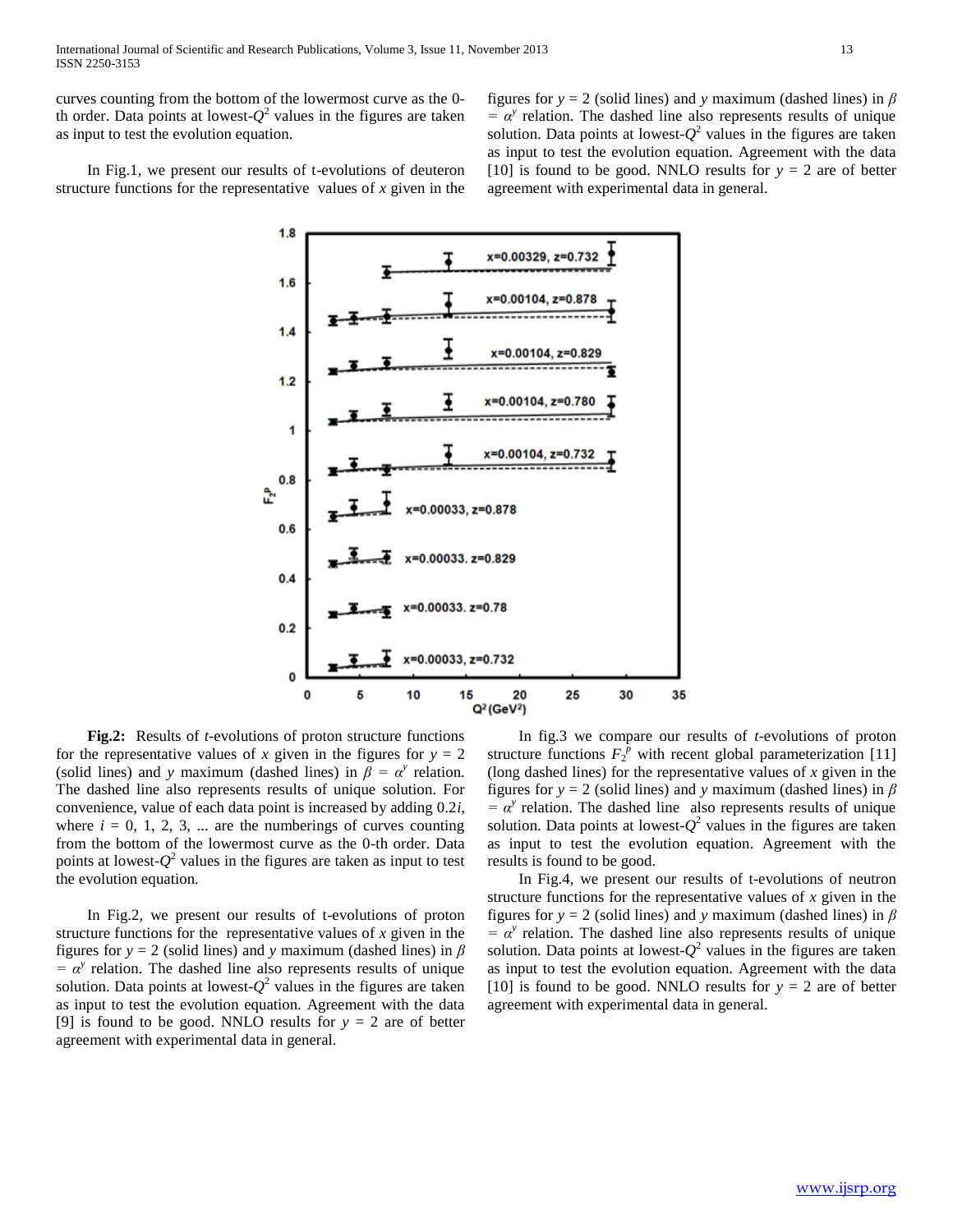

 **Fig.3:** Results of *t*-evolutions of proton structure functions  $F_2^p$  with recent global paramatrization (long dashed lines) for the representative values of *x* given in the figures for  $y = 2$  (solid lines) and *y* maximum (dashed lines) in  $\beta = \alpha^y$  relation. The dashed line also represents results of unique solution. Data points

at lowest- $Q^2$  values in the figures are taken as input. For convenience, value of each data point is increased by adding 0.5*i*, where  $i = 0, 1, 2, 3, \dots$  are the numberings of curves counting from the bottom of the lowermost curve as the 0-th order.



 **Fig.4:** Results of *t*-evolutions of neutron structure functions for the representative values of *x* given in the figures for  $y = 2$ (solid lines) and *y* maximum (dashed lines) in  $\beta = \alpha^y$  relation. The dashed line also represents results of unique solution. For

convenience, value of each data point is increased by adding 0.2*i,* where  $i = 0, 1, 2, 3, \dots$  are the numberings of curves counting from the bottom of the lowermost curve as the 0-th order. Data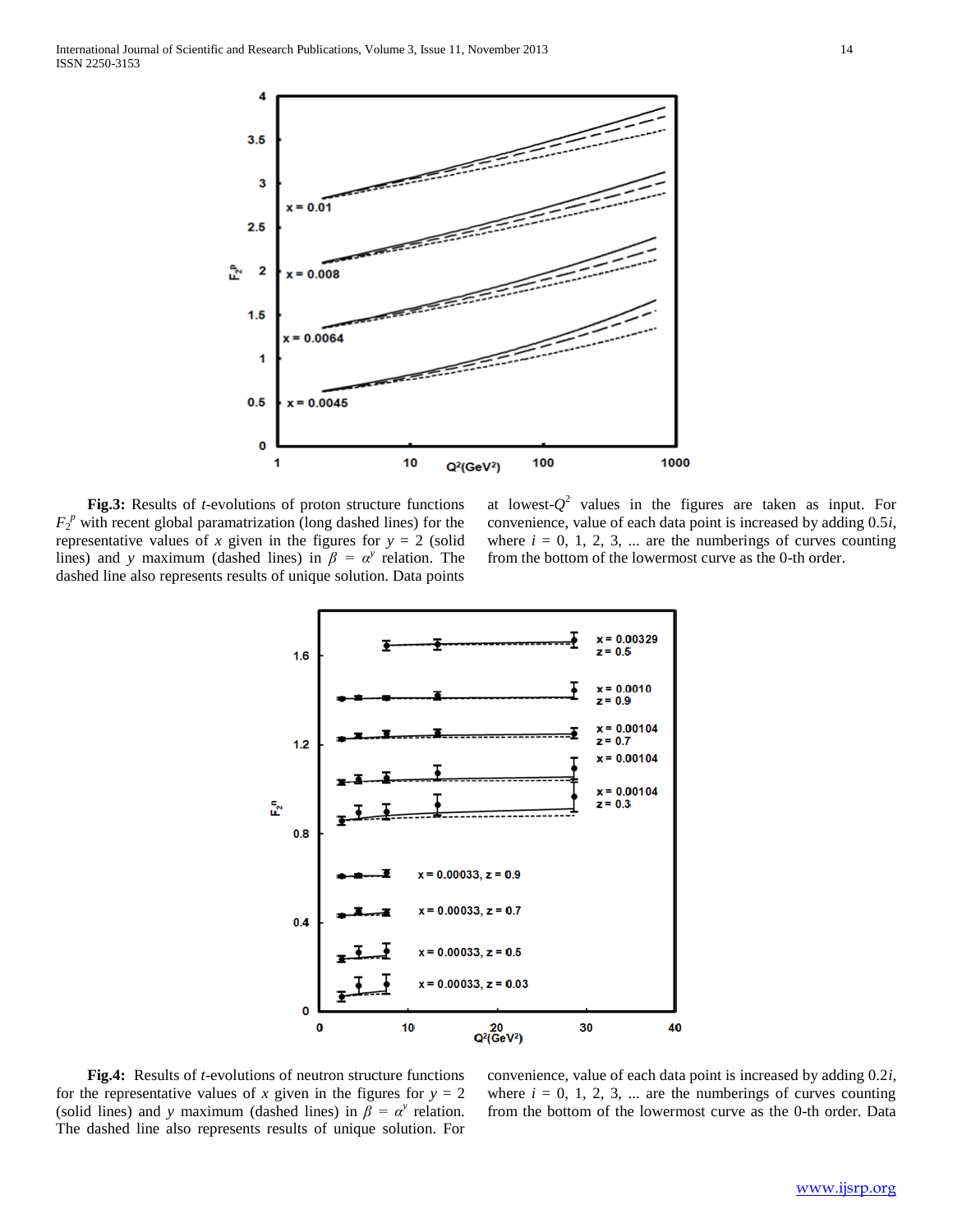points at lowest- $Q^2$  values in the figures are taken as input to test the evolution equation.



 **Fig.5:** Results of *t*-evolutions of difference of proton and neutron structure functions for the representative values of *x* given in the figures for  $y = 2$  (solid lines) and *y* maximum (dashed lines) in  $\beta = \alpha^y$  relation. The dashed line also represents results of unique solution. For convenience, value of each data

point is increased by adding and  $0.4i$ , where  $i = 0, 1, 2, 3, \dots$  are the numberings of curves counting from the bottom of the lowermost curve as the 0-th order. Data points at lowest- $Q^2$ values in the figures are taken as input to test the evolution equation.

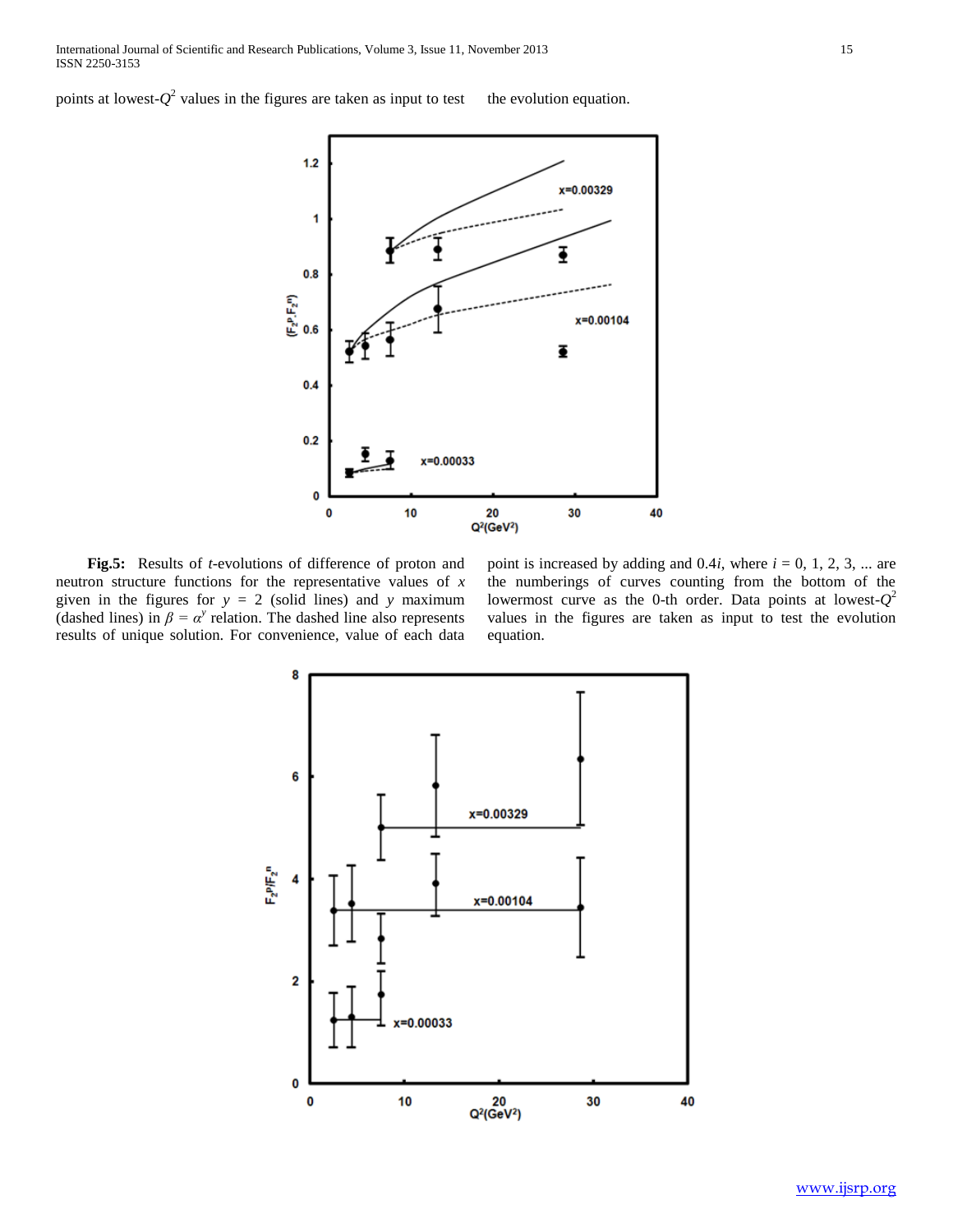**Fig.6:** Results of *t*-evolutions of ratio of proton and neutron structure functions  $F_2^{\ p} / F_2^{\ n}$  (solid lines) for the representative values of *x* given in the figures. Data points at lowest- $Q^2$  values in the figures are taken as input.

 In Fig.5, we present our results of t-evolutions of difference of proton and neutron structure functions for the representative values of *x* given in the figures for  $y = 2$  (solid lines) and *y* maximum (dashed lines) in  $\beta = \alpha^y$  relation. The dashed line also represents results of unique solution. Data points at lowest-*Q* 2 values in the figures are taken as input to test the evolution equation. Agreement with the data [10] is found to be good. NNLO results for *y* maximum are of better agreement with experimental data in general.

 In fig.6 we present our results of *t*-evolutions of ratio of proton and neutron structure functions  $F_2^{\ p} / F_2^{\ n}$  (solid lines) for



the representative values of *x* given in the figures. Though according to our theory the ratio should be independent of *t*, due to the lack of sufficient amount of data and due to large error bars, a clear cut conclusion can not be drawn.

Though we compare our results which  $y = 2$  and y maximum in  $\beta = \alpha^y$  relation with data, agreement of the result with experimental data is found to be excellent with  $y = 2$  for  $t$ evolution in next-to-next-to leading order.

In fig.7 we plot  $T^2(t)$  (solid line) and  $T_0T(t)$  (dotted line), *T*<sup>3</sup>(*t*) (solid line) and *T*<sub>1</sub>*T*(*t*) (dotted line) where *T*(*t*) =  $\alpha_s(t)/2\pi$ against  $Q^2$  in the  $Q^2$  range  $0.75 \leq Q^2 \leq 50$  GeV<sup>2</sup>. Though the explicit values of  $T_1(t)$ ,  $T_0$  are not necessary in calculating *t*evolution of, yet we observe that for  $T_1 = .0028$  and  $T_0 = 0.05$ , errors become minimum in the  $Q^2$  range  $0.5 \le Q^2 \le 50$  GeV<sup>2</sup>.

Fig.7:  $T^2(t)$  (solid line) and  $T_0T(t)$  (dotted line),  $T^3(t)$  (solid line) and  $T_1T(t)$  (dotted line),where  $T(t) = a_s(t)/2\pi$  against  $Q^2$  in the  $Q^2$  range  $0.75 \le Q^2 \le 50 \text{ GeV}^2$ .

#### **REFERENCES**

- [1] R. Rajkhowa and J. K. Sarma, Indian J. Phys., 78A (3) (2004) 367.
- [2] R. Rajkhowa and J. K. Sarma, Indian J. Phys. 78 (9) (2004) 979.
- [3] R. Rajkhowa and J. K Sarma, Indian J. Phys. 79 (1) (2005) 55.
- [4] R. Rajkhowa, U. Jamil and J. K. Sarma, hep-ph/1002.1589 (2010).
- [5] G. Altarelli and G. Parisi, Nucl. Phys. B126 (1977) 298.
- [6] G. Altarelli, Phys. Rep. 81 (1981) 1.
- [7] V. N. Gribov and L. N. Lipatov, Sov. J. Nucl. Phys. 20 (1975) 94.
- [8] Y. L. Dokshitzer, Sov. Phys. JETP 46 (1977) 641.
- [9] C. Adloff, H1 Collaboration, DESY 98-169, hep-ex/9811013 (1998).
- [10] M. Arneodo, hep-ex / 961031, NMC, Nucl. Phys. B 483 (1997) 3.
- [11] A. D. Martin et. al, hep-ph/0110215 (2001).
- [12] W. L. van Neerven and A. Vogt, Nucl. Phys. B 588 (2000) 345 (hepph/0006154); Nucl.

Phys. B 568 (2000) 263 (hep-ph/9907472); Phys. Lett. B 490 (2000) 111 (hep-ph/0007362).

[13] S .Moch, J. A. M. Vermaseren and A. Vogt, Nucl. Phys. Proc. Suppl. 116 (2003) 100, (hepph/0211296); Nucl. Phys. B 688 (2004) 101, (hep-ph/0403192).

- [14] S Moch, J A M Vermaseren, Nucl. Phys. B 573 (2000) 853 (hepph/9912355).
- [15] T. Gehrmann and E. Remiddi, Comput. Phys. Commun. 141 (2001) 296, hep-ph/0107173.
- [16] S. Moch, J. A. M. Vermaseren and A. Vogt, Nucl. Phys. Proc. Suppl. 116 (2003) 100, (hep-
- ph/0211296); Nucl. Phys. B 688 (2004) 101, (hep-ph/0403192).
- [17] A. Cafarella et al. Nucl. Phys. B 748 (2006) 253 (hep-ph/ 0512358).
- [18] I. S. Gradshteyn and I. M. Ryzhik, 'Tables of Integrals, Series and Products',ed. Alen Jeffrey, Academic Press, New York (1965).

[19] F. Ayres Jr, 'Differential Equations', Schaum's Outline Series, McGraw-Hill (1952).

- [20] F. H. Miller, 'Partial Differential Equation', John and Willey (1960).
- [21] F. Halzen, A. D.Martin, 'Quarks and Leptons: An Introductory Course in Modern Particle Physics', John and Wiley (1984).
- [22] B. Badelek et. al, 'Small-x Physics', DESY 91-124, October (1991).
- [23] G. Grammer and J D Sullivan, 'Electromagnetic Interactions of Hadrons', eds. A Donnachie